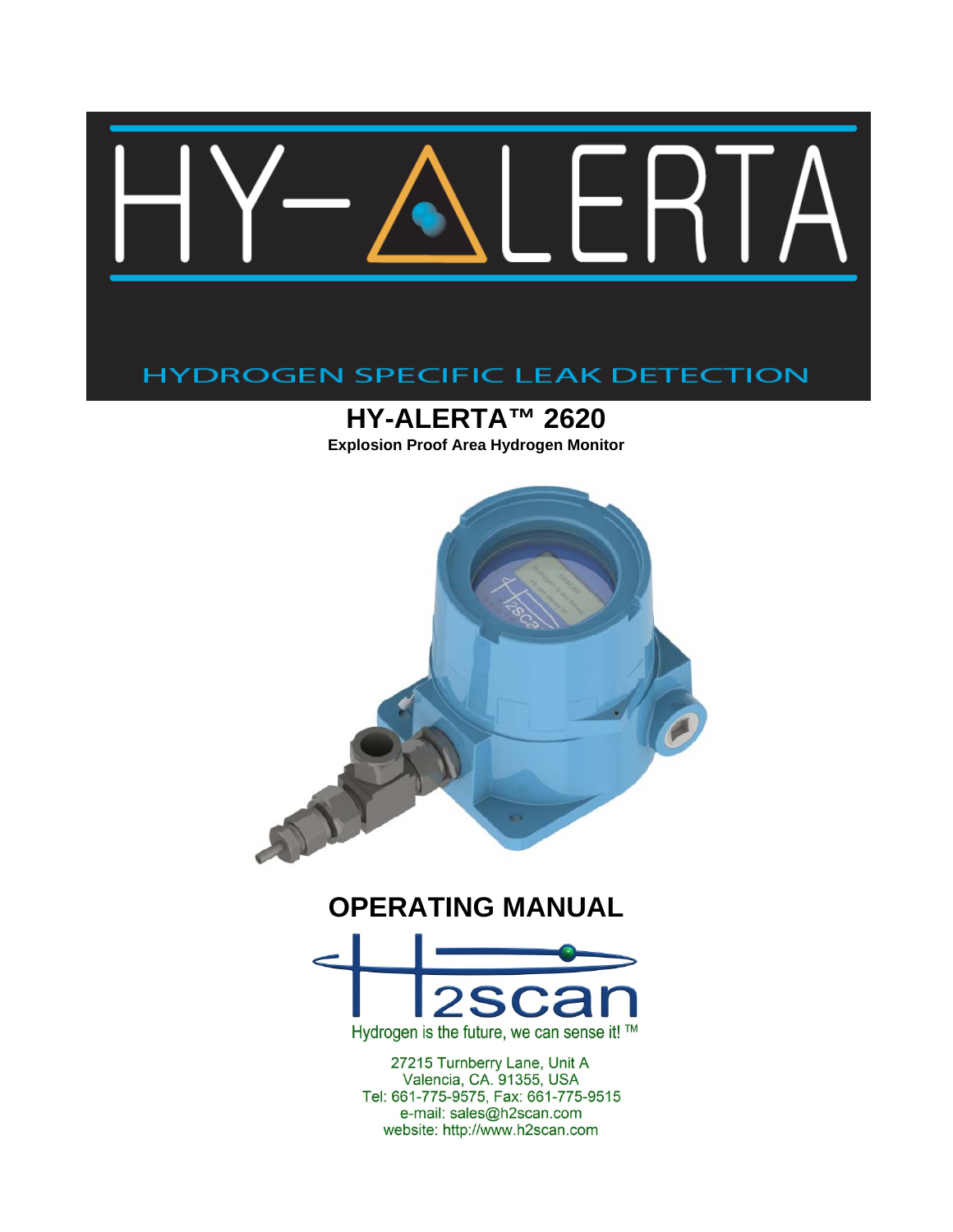

# **MISSION STATEMENT**

# **Our Mission**

Deliver unsurpassed value and optimize green initiatives with our one of a kind continuous hydrogen-specific sensing technology worldwide.

# **Our Value Propositions**

Enable end-user customers to efficiently and effectively optimize:

- Electric utility power transformer fleet and other oil-filled assets (Grid) L.
- Petroleum refinery and other industrial process control  $\mathcal{L}_{\mathcal{A}}$
- Facility and equipment safety to minimize downtime  $\overline{\phantom{a}}$

... at much lower total costs of ownership than the competition.

# **Our Strategic Objectives**

H2scan's technology accepted as the new gold standard in hydrogen sensors.

H2scan's business recognized for innovation and ingenuity, high quality products and systems, application-specific solutions, and exceptional customer service and satisfaction.

H2scan's success result from teamwork, strategic partnerships and market leadership leading to sales growth and improved profitability.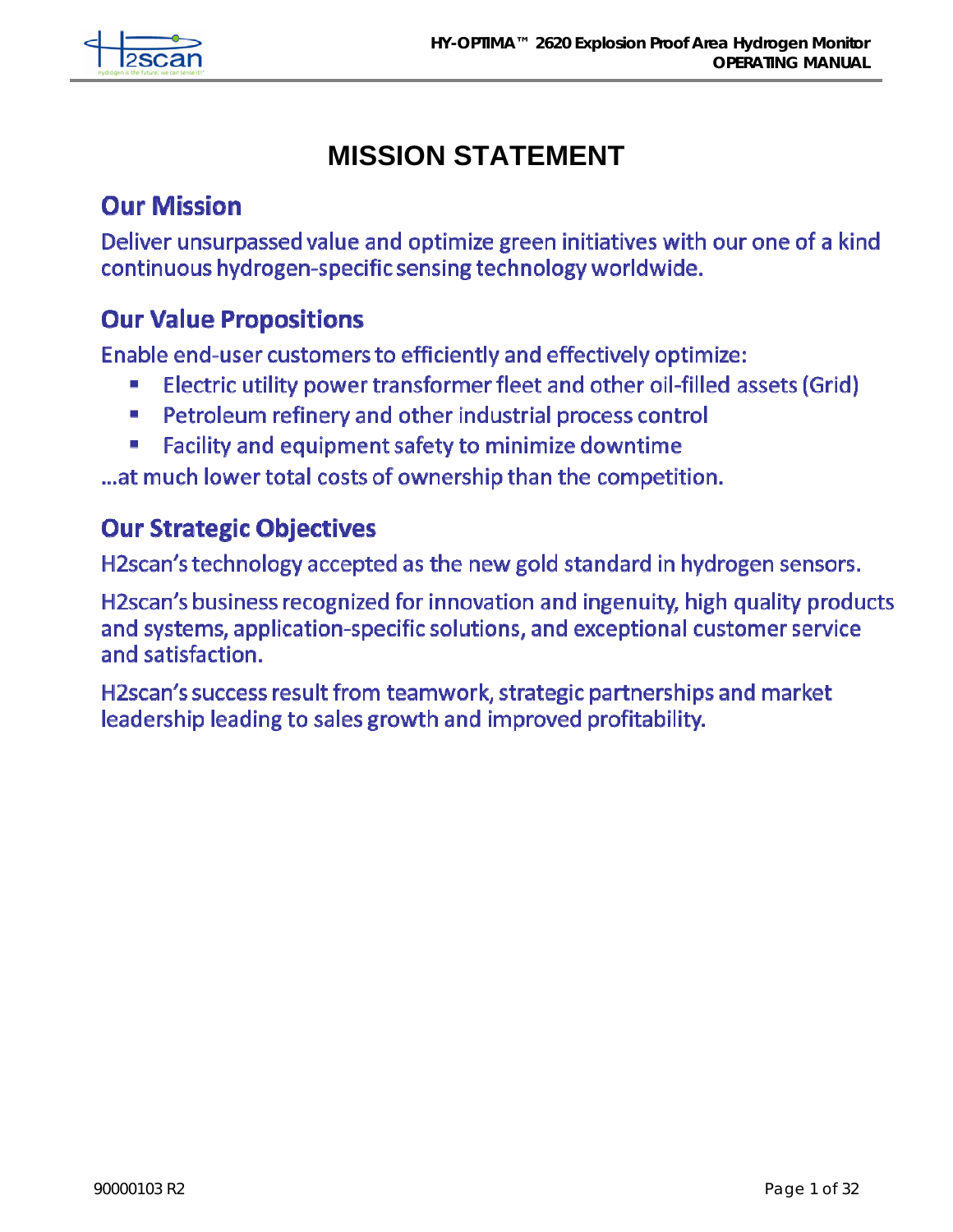

# 1 CONTENTS

| 1              | <b>CONTENTS</b> |  |
|----------------|-----------------|--|
| 2              |                 |  |
| 3              |                 |  |
| 4              | <b>SETTINGS</b> |  |
| 5              |                 |  |
|                |                 |  |
| 6              |                 |  |
| $\overline{7}$ |                 |  |
| 8              |                 |  |
|                |                 |  |
|                | 8.1             |  |
|                | 8.1.1           |  |
|                | 8.2             |  |
|                | 8.3             |  |
|                | 8.4             |  |
|                | 8.5             |  |
| 9              |                 |  |
|                | 9.1             |  |
|                | 9.2             |  |
| 10             |                 |  |
|                | 10.1            |  |
|                | 10.2            |  |
| 11             |                 |  |
| 12             |                 |  |
|                |                 |  |
| 13             |                 |  |
| 14             |                 |  |
|                | 14.1            |  |
|                | 14.2            |  |
|                | 14.3            |  |
|                | 14.4            |  |
|                | 14.5            |  |
|                | 14.6            |  |
|                | 14.7            |  |
|                | 14.8            |  |
|                | 14.9            |  |
|                | 14.10           |  |
|                | 14.11           |  |
|                | 14.12           |  |
|                |                 |  |
| 15             |                 |  |
| 16             |                 |  |
| 17             |                 |  |
|                | 17.1            |  |
| 18             |                 |  |
| 19             |                 |  |
|                | 19.1            |  |
|                | 19.2            |  |
|                | 19.3            |  |
| 20             |                 |  |
|                | 20.1            |  |
|                | 20.2            |  |
|                | 20.3            |  |
|                | 20.4            |  |
|                | 20.5            |  |
|                |                 |  |
|                | 20.6            |  |
| 21             |                 |  |
|                | 21.1            |  |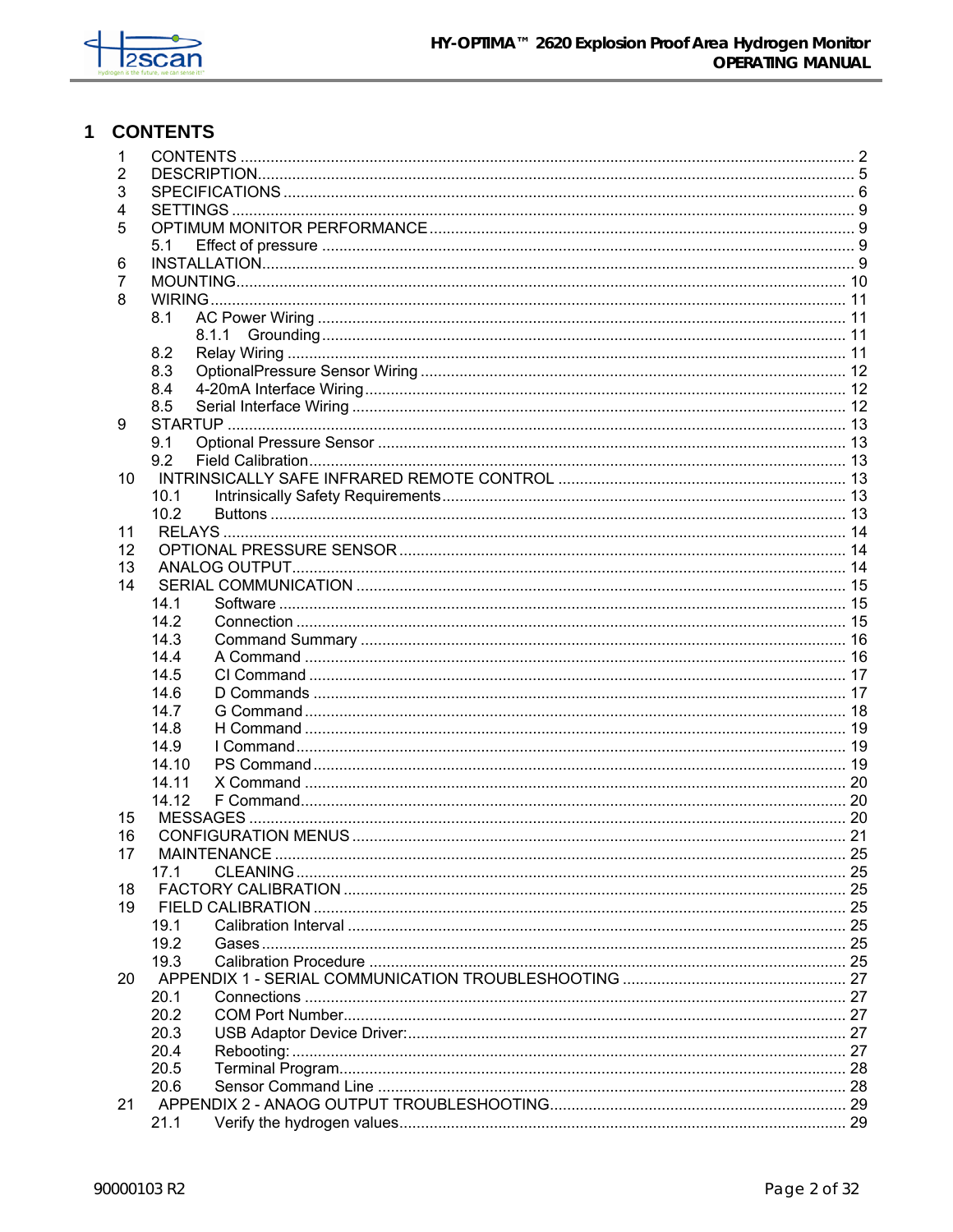

| 21.3 |  |
|------|--|
| 21.4 |  |
|      |  |
|      |  |
|      |  |
|      |  |
|      |  |
|      |  |
|      |  |
|      |  |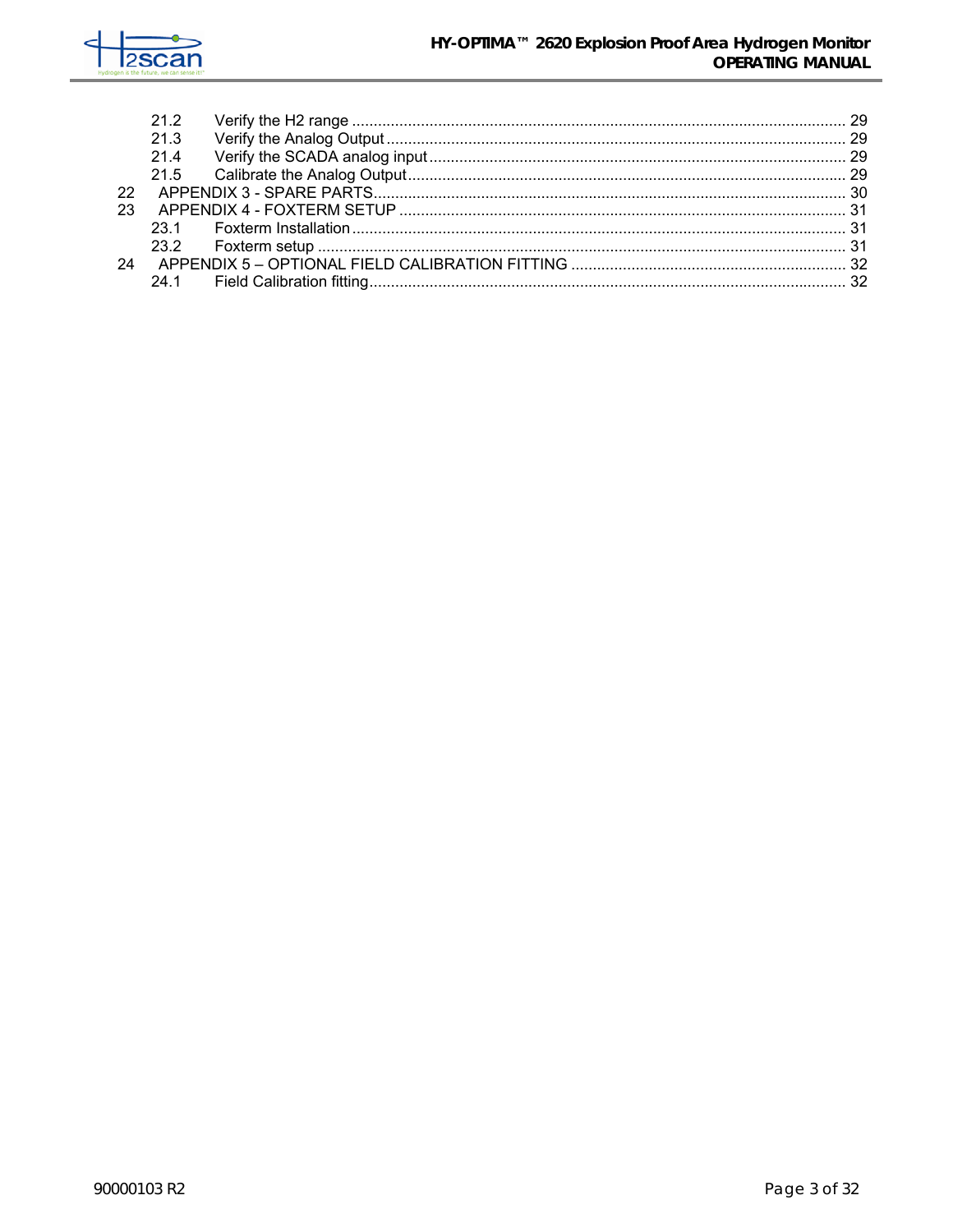

# IMPORTANT NOTICES

**Read and understand this operating manual before operating or servicing the monitor** 

# **LIMITATION OF LIABILITY**

IN THE EVENT OF A DEFECT IN A PRODUCT, H2SCAN SHALL NOT BE RESPONSIBLE FOR ANY DIRECT, INDIRECT, INCIDENTAL OR CONSEQUENTIAL DAMAGES RESULTING THEREFROM, INCLUDING, BUT NOT LIMITED TO, LOSS OF REVENUE AND/OR PROFIT.

Read and understand this operating manual before installing or using the monitor. Only use cables from H2scan with this monitor. If this equipment is used in a manner not specified by H2scan, the protection provided by this equipment may be impaired.



Hydrogen is flammable at 4% in air. Take indications seriously and be prepared to take action. In the event of detection of 4% or higher of a hydrogen gas concentration there is a high probability of a hazard to safety. Inform local emergency response personnel immediately.



The 2620 is meant to be a leak detector and is suitable for environment that does not typically contain hydrogen. Continuous hydrogen exposure could affect accuracy and require reconditioning.

**Limitation of Liability:** SELLER SHALL UNDER NO CIRCUMSTANCES BE LIABLE FOR ANY INCIDENTAL, CONSEQUENTIAL, SPECIAL, PUNITIVE, OR OTHER DAMAGES, INCLUDING, BUT NOT LIMITED TO, LOSS OF BUSINESS OR PROFIT, PROMOTIONAL OR MANUFACTURING EXPENSES, INJURY TO REPUTATION, OR LOSS OF CUSTOMER, BASED ON ANY ALLEGED NEGLIGENCE, BREACH OF WARRANTY, STRICT LIABILITY, BREACH OF CONTRACT, OR ANY OTHER LEGAL THEORY ARISING OUT OF THE USE, MISUSE, PURCHASE, SALE OR POSSESSION OF ITS GOODS OR ITS PERFORMANCE OF THIS CONTRACT TO THE EXTENT THAT SUCH LIABILITY EXTENDS SELLER'S OBLIGATIONS BEYOND THE PRICE PAID BY BUYER TO SELLER FOR THE ITEM ON WHICH SUCH CLAIM IS BASED. SELLER ADVISES BUYER TO PERFORM ACCEPTABLE TESTS ON ALL HARDWARE PRIOR TO DEPLOYMENT AND TO PERFORM MAINTENANCE AS DESCRIBED IN THE SELLER'S INSTRUCTION GUIDE. UNDER NO CIRCUMSTANCES SHALL THE EQUIPMENT PROVIDED HEREUNDER BE USED IN A MANNER WHERE IT IS THE SOLE PROTECTIVE SYSTEM FOR FACILITIES, EQUIPMENT AND PERSONNEL SAFETY; THE EQUIPMENT IS INTENDED FOR USE IN CONUNCTION WITH OTHER APPROPRIATE PROTECTIVE SYSTEMS.

# **LIMITED WARRANTY**

**H2scan Limited Warranty**. Each hydrogen instrument ("Product") will conform, as to all substantial operational features, to the Product specifications set forth this Manual and will be free of defects which substantially affect such Product's performance for twelve (12) months from the ship date for such Product.

**Must Provide Notice of Defect**. If you believe a Product is defective, you must notify H2scan in writing, within ten (10) days of receipt of such Product, of your claim regarding any such defect.

Return Product to H2scan for Repair, Replacement or Credit. If the Product is found defective by H2scan, H2scan's sole obligation under this warranty is to either (i) repair the Product, (ii) replace the Product, or (iii) issue a credit for the purchase price for such Product, the particular remedy to be determined [by H2scan] on a case-by-case basis.

**Voided Warranty**. H2scan's 12 Month Limited Warranty is void for any of the following:

The monitor is opened and the manufacturing seal is broken

- Unauthorized repair work performed at the customer's location or carried out by anyone other than H2scan's factory trained technicians
- Equipment or parts that have been tampered with, misused, neglected, mishandled, improperly adjusted, or modified in any way without the written consent of H2scan.
- Equipment or parts that have been damaged due to shipping, misuse, accidents, mishandling, neglect, or problems with electrical power sources.
- Repair work performed during the warranty period does not prolong the warranty period past the original period.
- System operation in incorrect or inappropriate environments.
- Usage that is not in accordance with system guidelines or an operator's failure to follow manual instructions.

**Limitation of Warranty:** THE ABOVE IS A LIMITED WARRANTY AS IT IS THE ONLY WARRANTY MADE BY H2SCAN. H2SCAN MAKES NO OTHER WARRANTY EXPRESS OR IMPLIED AND EXPRESSLY EXCLUDES ALL WARRANTIES OF MERCHANTABILITY AND FITNESS FOR A PARTICULAR PURPOSE. YOUR SOLE REMEDY HEREUNDER IS REPAIR OR REPLACEMENT OF THE PRODUCT OR A CREDIT FOR THE PURCHASE PRICE FOR SUCH PRODUCT, THE PARTICULAR REMEDY TO BE DETERMINED BY H2SCAN ON A CASE-BY-CASE BASIS. H2SCAN SHALL HAVE NO LIABILITY WITH RESPECT TO ITS OBLIGATIONS UNDER THIS AGREEMENT FOR CONSEQUENTIAL, EXEMPLARY, OR INCIDENTAL DAMAGES EVEN IF IT HAS BEEN ADVISED OF THE POSSIBILITY OF SUCH DAMAGES. THE STATED EXPRESS WARRANTY IS IN LIEU OF ALL LIABILITIES OR OBLIGATIONS OF H2SCAN FOR DAMAGES ARISING OUT OF OR IN CONNECTION WITH THE DELIVERY, USE OR PERFORMANCE OF THE PRODUCTS.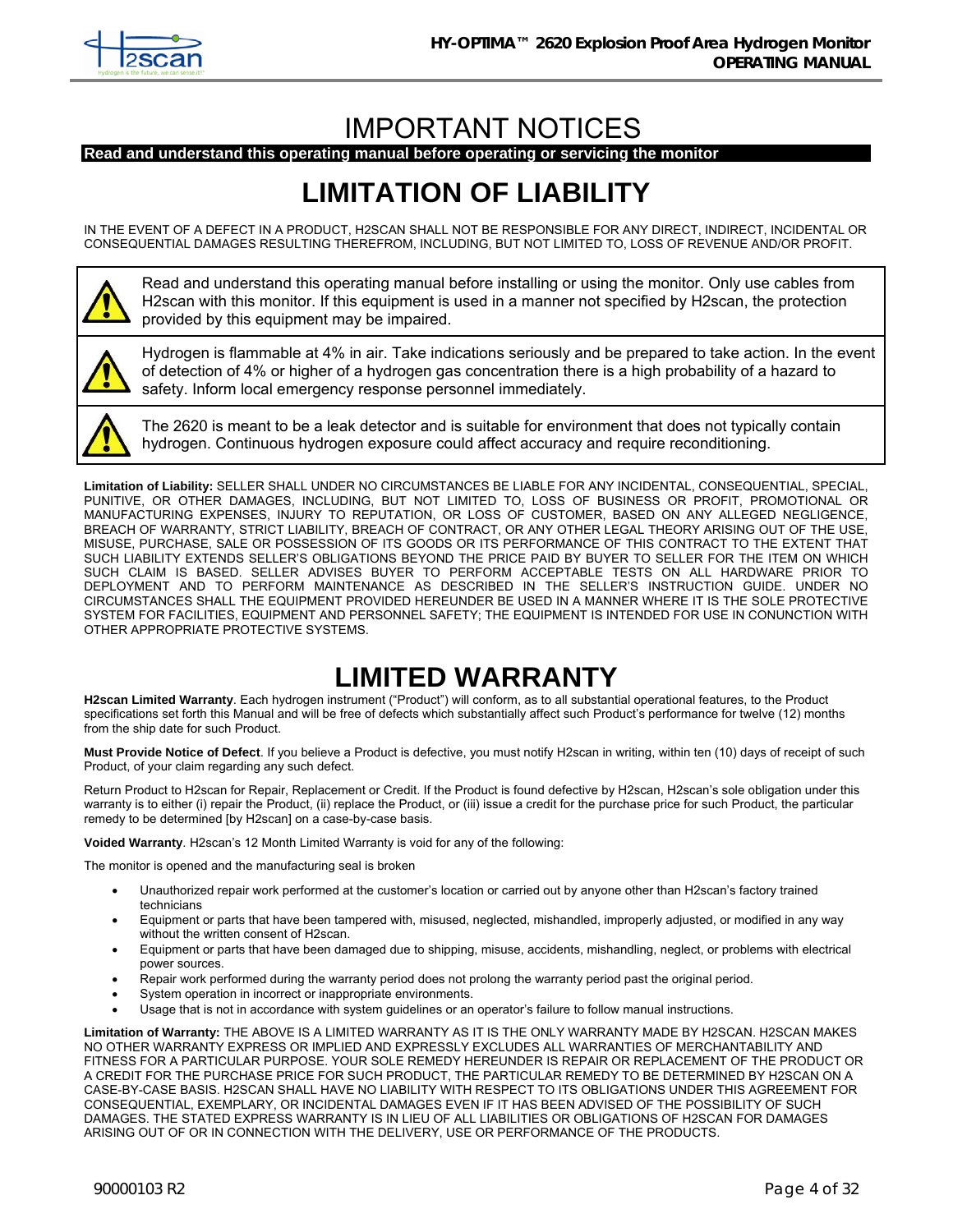

### **2 DESCRIPTION**

The HY-ALERTA™ 2620 Explosion Proof Area Hydrogen Monitor is designed to detect and/or measure hydrogen. The hydrogen specific solid-state sensing element is designed for ease of use, interface flexibility and true process control. The electronics contains all the circuitry necessary to operate the sensor and present calibrated hydrogen readings to an analog current output and an RS232 or RS422 digital output. .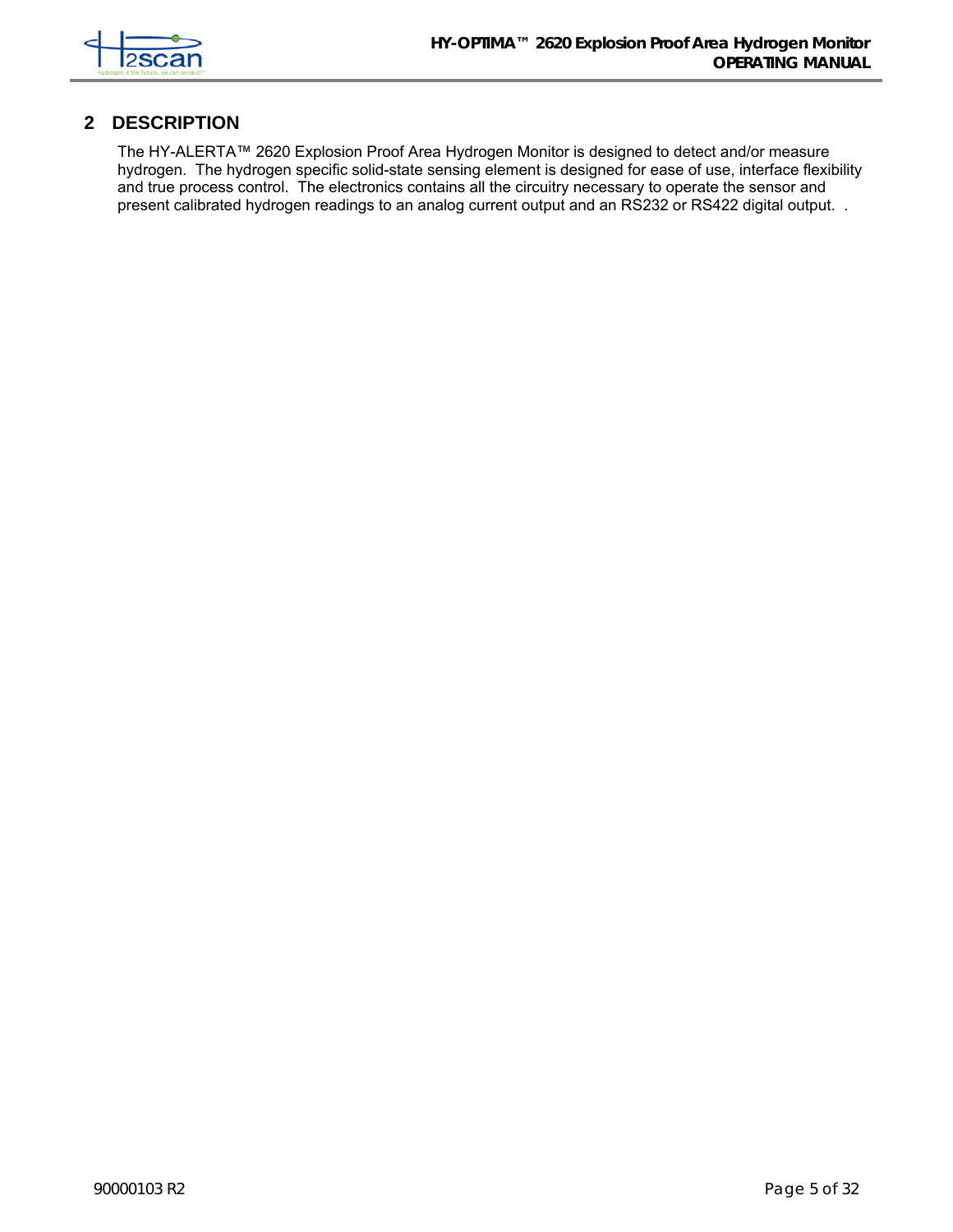

# **3 SPECIFICATIONS**

| Sample Gas Flow Rate                   | 0 to 50 slpm (1slpm is recommended)                                                                                                                                                                                                                                                                                                                                                                                                                                                                                                                                                                                                                                                                                                                                                                                                                                                                                                                                                                                  |
|----------------------------------------|----------------------------------------------------------------------------------------------------------------------------------------------------------------------------------------------------------------------------------------------------------------------------------------------------------------------------------------------------------------------------------------------------------------------------------------------------------------------------------------------------------------------------------------------------------------------------------------------------------------------------------------------------------------------------------------------------------------------------------------------------------------------------------------------------------------------------------------------------------------------------------------------------------------------------------------------------------------------------------------------------------------------|
| <b>Calibration Background</b><br>Gas   | Air                                                                                                                                                                                                                                                                                                                                                                                                                                                                                                                                                                                                                                                                                                                                                                                                                                                                                                                                                                                                                  |
| Temperature                            | Sensor Ambient Temperature: -20°C to + 55°C<br>Storage: -40 to +80 °C<br>Remote Ambient Temperature: - 20 to +55C                                                                                                                                                                                                                                                                                                                                                                                                                                                                                                                                                                                                                                                                                                                                                                                                                                                                                                    |
| Typical response time                  | t-90 of 60 seconds maximum                                                                                                                                                                                                                                                                                                                                                                                                                                                                                                                                                                                                                                                                                                                                                                                                                                                                                                                                                                                           |
| Input Power                            | 90VAC to 240VAC, 15W, 50Hz to 60Hz                                                                                                                                                                                                                                                                                                                                                                                                                                                                                                                                                                                                                                                                                                                                                                                                                                                                                                                                                                                   |
| Analog Output                          | Isolated and self-powered 0-20mA, maximum load impedance: $650\Omega$                                                                                                                                                                                                                                                                                                                                                                                                                                                                                                                                                                                                                                                                                                                                                                                                                                                                                                                                                |
| <b>Relay Contacts</b>                  | Three programmable SPDT relays with both normally open (N.O.) and normally closed<br>(N.C.) contacts.<br>5A, 240VAC MAX, General Use                                                                                                                                                                                                                                                                                                                                                                                                                                                                                                                                                                                                                                                                                                                                                                                                                                                                                 |
| Accuracy - serial port<br>output only. | $\pm$ (0.03 x indication + 0.2) percent hydrogen by volume                                                                                                                                                                                                                                                                                                                                                                                                                                                                                                                                                                                                                                                                                                                                                                                                                                                                                                                                                           |
| Serial Communication                   | <b>RS232 or RS422</b><br>19200 bps, No parity, 8 bit data, 1 stop bit, No flow control (preferred) or Xon/Xoff                                                                                                                                                                                                                                                                                                                                                                                                                                                                                                                                                                                                                                                                                                                                                                                                                                                                                                       |
| <b>Dimensions</b>                      | See following figures                                                                                                                                                                                                                                                                                                                                                                                                                                                                                                                                                                                                                                                                                                                                                                                                                                                                                                                                                                                                |
| Weight                                 | 2.7kg (5.9lbs)                                                                                                                                                                                                                                                                                                                                                                                                                                                                                                                                                                                                                                                                                                                                                                                                                                                                                                                                                                                                       |
| Sensor Module<br>Certifications:       | UL 1203 - STANDARD FOR EXPLOSION-PROOF AND DUST-IGNITION-PROOF<br>ELECTRICAL EQUIPMENT FOR USE IN HAZARDOUS (CLASSIFIED) LOCATIONS<br>Class 1, Division 1, Groups B, C, and D<br>UL 508 - STANDARD FOR INDUSTRIAL CONTROL EQUIPMENT<br>Fire and Shock Hazards<br>DEMKO 11 ATEX 1107270 X<br>Ex d IIB + H2 T4 Gb<br>II 2 G<br>0359<br>EN 60079-0:2009 - ELECTRICAL APPARATUS FOR EXPLOSIVE GAS ATMOSPHERES.<br>PT. 0, GENERAL REQUIREMENTS<br>EN 60079-1:2007 - ELECTRICAL APPARATUS FOR EXPLOSIVE GAS<br>ATMOSPHERES. PT. 1, FLAMEPROOF "d"<br>IEC 60079-0 - ELECTRICAL APPARATUS FOR EXPLOSIVE GAS ATMOSPHERES. PT. 0,<br><b>GENERAL REQUIREMENTS - Edition 4</b><br>IEC 60079-1 - ELECTRICAL APPARATUS FOR EXPLOSIVE GAS ATMOSPHERES. PT. 1,<br>FLAME PROOF ENCLOSURES "d" - Edition 5<br>CENELEC EN 60079-0:2009 - EXPLOSIVE ATMOSPHERES - PART 0: EQUIPMENT -<br><b>GENERAL REQUIREMENTS</b><br>CENELEC EN 60079-1:2007 - EXPLOSIVE ATMOSPHERES - PART 1: EQUIPMENT<br>PROTECTION BY FLAMEPROOF f ENCLOSURES "d" |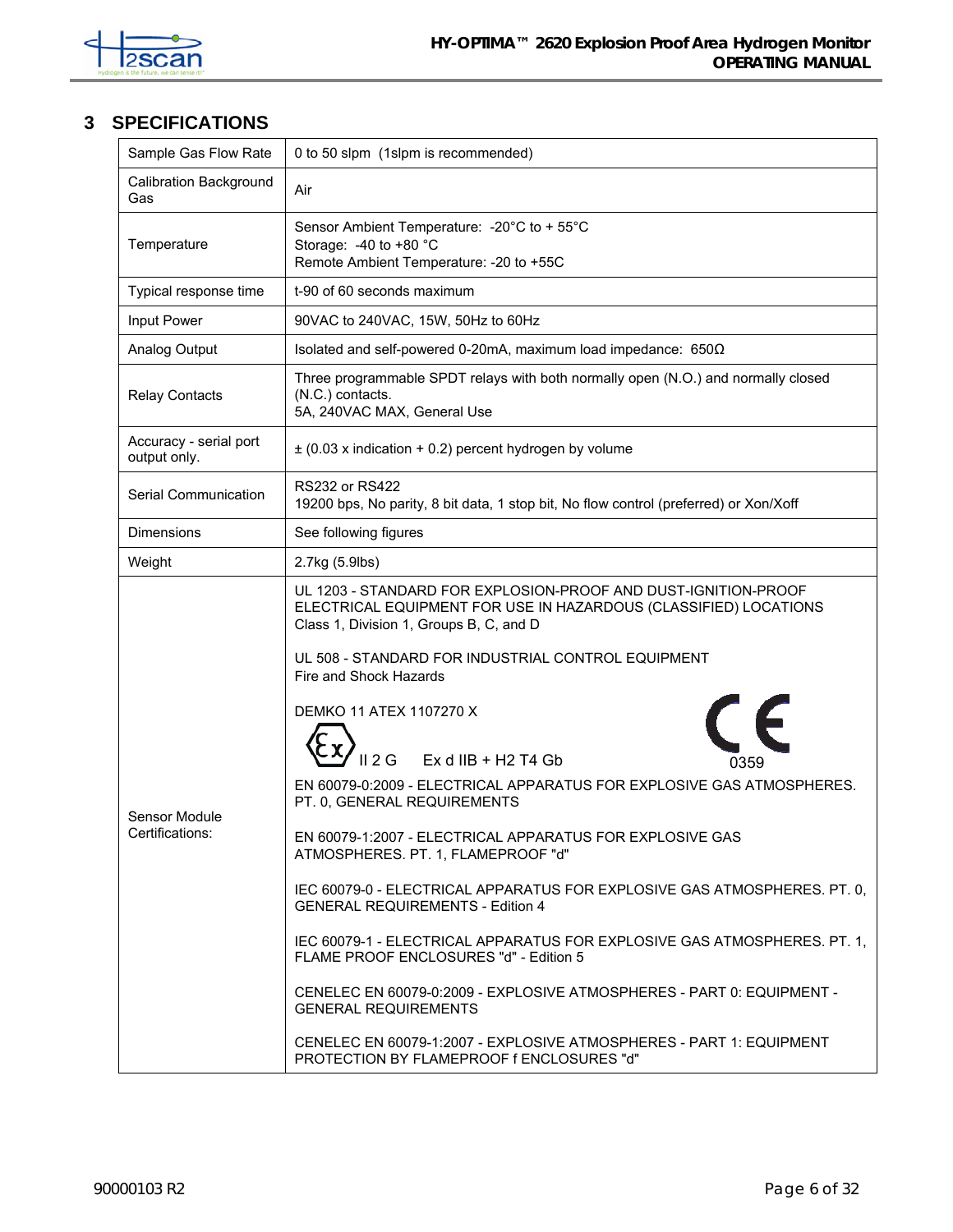

|                              | UL 913 - STANDARD FOR INTRINSICALLY SAFE APPARATUS AND ASSOCIATED<br>APPARATUS FOR USE IN CLASS I, II, III, DIVISION 1, HAZARDOUS (CLASSIFIED)<br><b>LOCATIONS</b> |
|------------------------------|--------------------------------------------------------------------------------------------------------------------------------------------------------------------|
|                              | CSA C22.2 NO. 157 - INTRINSICALLY SAFE AND NON-INCENDIVE EQUIPMENT FOR<br>USE IN HAZARDOUS LOCATIONS                                                               |
| <b>Remote Certifications</b> | Class 1, Division 1, Groups A, B, C, and D<br>$C \in \langle \epsilon_{\rm x} \rangle$<br>Ex ia IIC T4 Ga<br>$-20^{\circ}$ C $\leq$ Ta $\leq$ 55°C<br>0359         |
|                              | EN 60079-0:2009 - ELECTRICAL APPARATUS FOR EXPLOSIVE GAS<br>ATMOSPHERES. PT. 0, GENERAL REQUIREMENTS                                                               |
|                              | EN 60079-11:2007 - ELECTRICAL APPARATUS FOR EXPLOSIVE GAS<br>ATMOSPHERES. PT. 11, INTRINSIC SAFETY "i"                                                             |
|                              | EN 60079-26:2007 - EXPLOSIVE ATMOSPHERES - PART 26: EQUIPMENT<br>WITH EQUIPMENT PROTECTION LEVEL (EPL) Ga                                                          |

#### **Safety Information**

All cable entry devices, conduit sealing devices, and blanking elements shall be certified in type of explosion protection flameproof enclosure "d", suitable for the conditions of use and correctly installed.

Unused apertures shall be closed with suitable blanking elements.

Field wiring shall be suitable for at least 80C.

For ambient temperatures below –10C use field wiring suitable for minimum ambient temperature.

#### **Special Conditions of Safe Use (ATEX)**

The flameproof cylindrical joint between the adapter and sensor tube has a maximum gap (i) of 0.10 mm and a minimum length (L) of 30.0 mm.

The flameproof threaded joint between the adapter and base has a minimum of 7.5 threads engaged.

The flameproof threaded joint between the base and cover has a minimum of 8 threads engaged.

The sensor housing is not to be used with pressure lines containing gas which is capable of forming an explosive mixture with air and is at a pressure in excess of 1.1 times atmospheric pressure.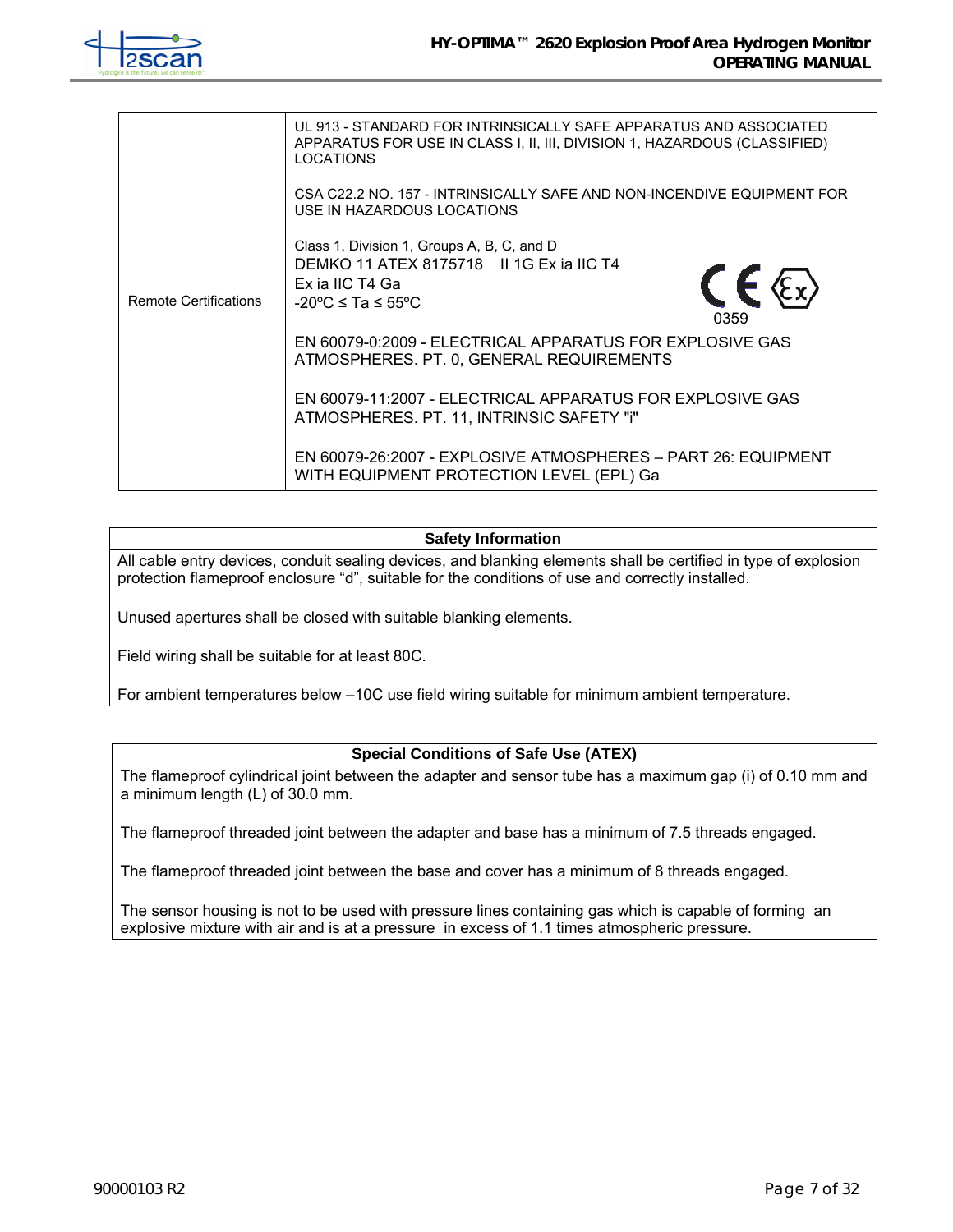



FIGURE 1: Monitor Module Dimensions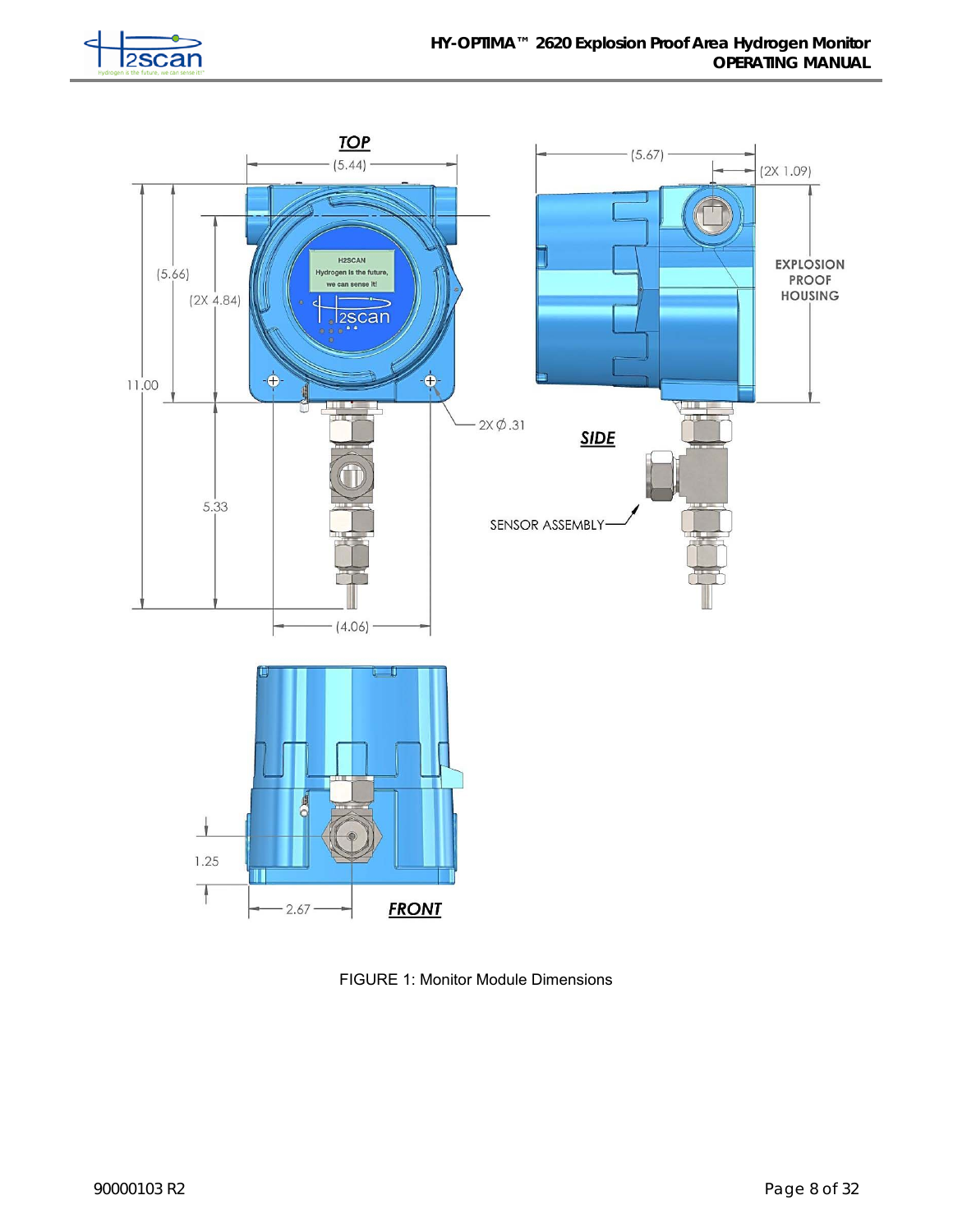

### **4 SETTINGS**

The monitor's operational and output settings have been configured at the manufacturer as specified at the time of purchase. Settings may be changed through the serial port or the remote control.

**WARNING: If settings are changed from those set by the manufacturer then it is the user's responsibility to understand the implications to the connecting equipment monitoring the monitor.** 

### **5 OPTIMUM MONITOR PERFORMANCE**

Verify that all electrical connections are made as recommended in section 8. Switching the polarity can cause damage to the monitor.

Perform a Field Calibration after installation and conditioning steps described in the Start-up section are completed.

#### **5.1 EFFECT OF PRESSURE**

The monitor is hydrogen specific and sensitive to only the hydrogen partial pressure in the air. Since changes in total gas pressure will affect the hydrogen partial pressure, they will also affect the sensor readings. For instance, at one atmosphere pressure, a 2% H2 concentration will be reported as 2%. At 0.9 atm, the reading will decrease to 1.8%.

Normal atmospheric pressure fluctuations may also manifest as small hydrogen changes.

At the factory, the monitors are typically calibrated at one atmosphere pressure.

A field calibration will compensate for altitude induced pressure effects.

#### **6 INSTALLATION**

#### **WARNING: IF THE MONITOR IS INSTALLED IN A CLASSIFIED LOCATION THEN IT IS THE RESPONSIBILITY OF THE USER AND INSTALLER TO MAKE CONNECTIONS TO RELATED EQUIPMENT IN A MANNER CONSISTENT WITH THE LOCATION CLASSIFICATION.**

The Display Board connects with the Interface Board via a cable that allows the Display Board to be moved aside for wiring the monitor. No tools are required.

To remove it, simply pull it straight up from the posts. Plug it into another post to hold it in a convenient spot out of the way. **DO NOT unplug the cable**. If the cable is unplugged plug it into the connector marked

"INTF". (See View 1) Plugging it into any other connector may damage the display board.

After wiring is complete, plug it back into the posts. The legs are arranged in a symmetrical pattern so the board can be rotated into one of four different orientations when installed. In this way, the LCD will be displayed in the best position possible no matter how the monitor is mounted.

Further disassembling the monitor voids the warranty and could cause serious damage.

If it is necessary to pull wires through the



View 1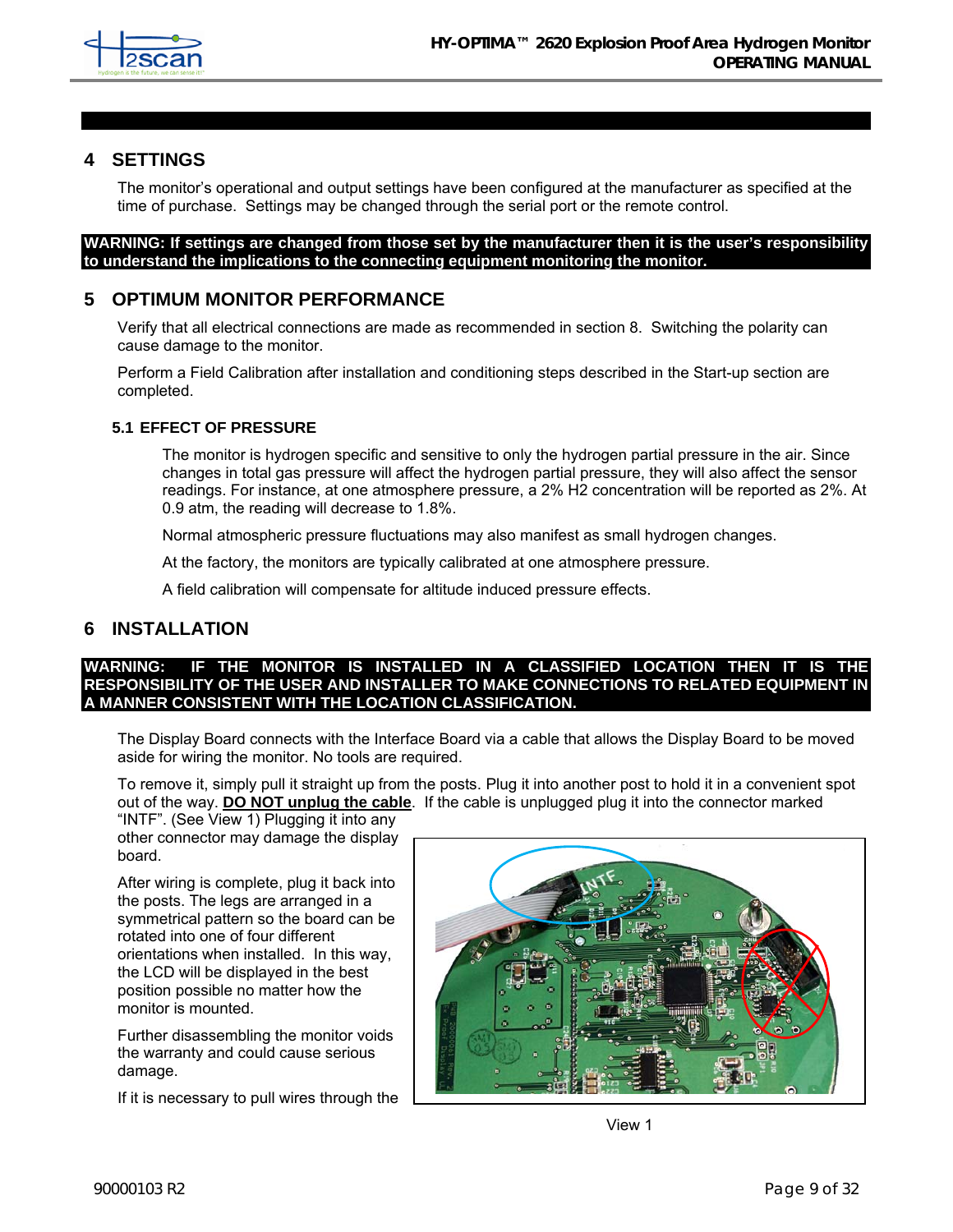

conduit to the monitor, install a device such as a pull box or pulling elbow near the monitor. Pull the wires through this then push them into the housing. The pull box and any conduit must be rated with the appropriate classification for the installation location and installed accordingly.

### **7 MOUNTING**

Mounting is achieved with two ¼ inch screws through the mounting holes in the base of the explosion proof housing. ¾ inch solid conduit threaded into the enclosure will also serve as further structural support. The housing can be mounted in any orientation or position except with the sensor tube pointed up.

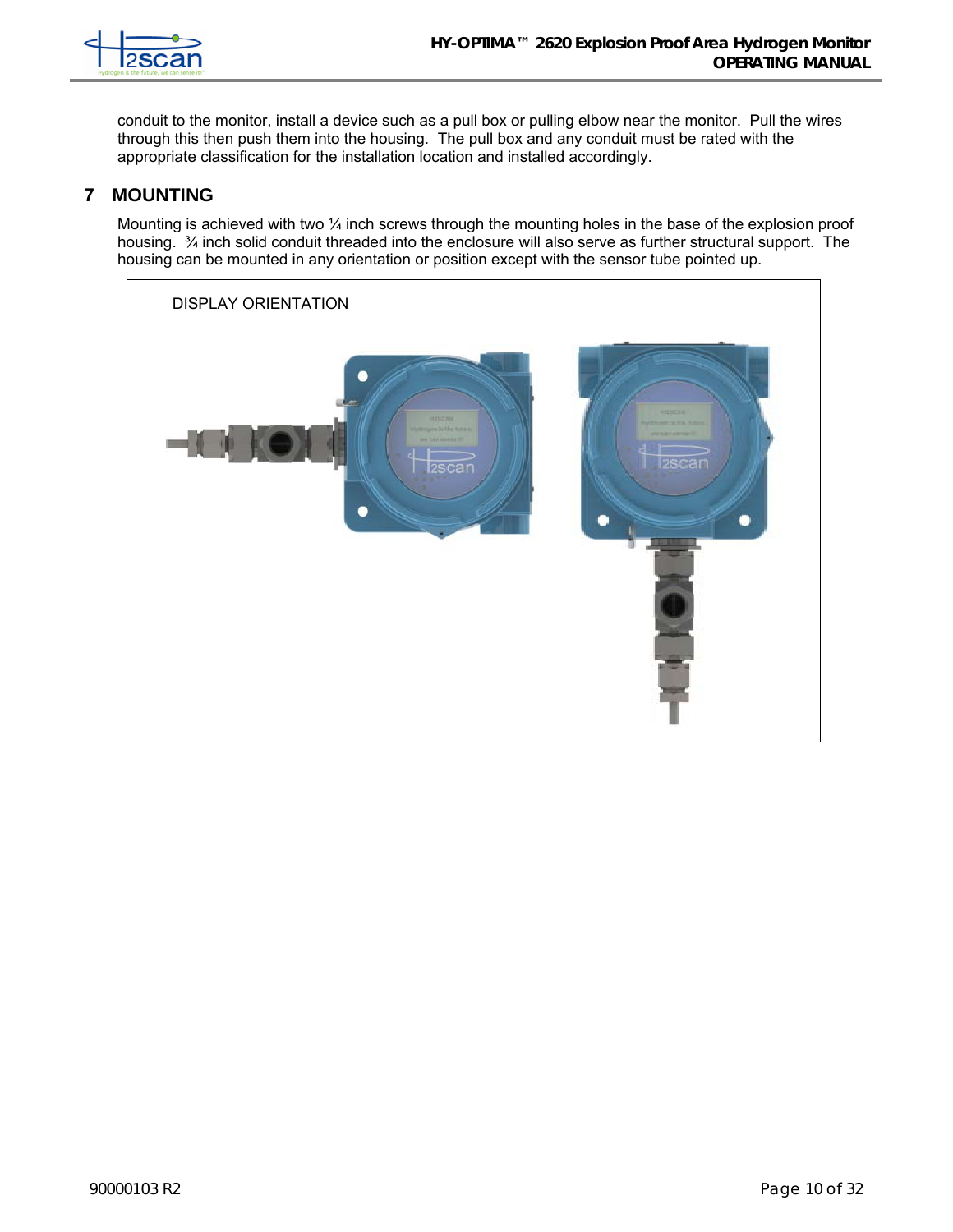

### **8 WIRING**

All wiring is done with the Interface Board. The connectors are two piece designs in which the wires are screwed into a receptacle in standard terminal block style. This is plugged into the board.



#### INTERFACE BOARD SHOWING CONNECTORS

#### **8.1 AC POWER WIRING**

| Power Board: J2 4-Pin Terminal Block for the Power Cable |                      |                                                                        |
|----------------------------------------------------------|----------------------|------------------------------------------------------------------------|
| <b>Pin Number</b>                                        | <b>Function</b>      | <b>Description</b>                                                     |
|                                                          | <b>NEUTRAL</b>       | Alternating current return                                             |
|                                                          | <b>LINE</b>          | Hot AC power                                                           |
| 3                                                        |                      | CHASSIS GROUND Safety connection to ground                             |
|                                                          | <b>SIGNAL GROUND</b> | Common ground for sensitive circuitry isolated from chassis<br>ground. |

#### **8.1.1 Grounding**

Some facilities have separate grounds for signal and AC power. If this is the case run the signal ground and chassis ground wires to the appropriate locations. If there is one ground, jumper the chassis ground and signal ground pins together in J2.

#### **8.2 RELAY WIRING**

Warning: do not exceed the maximum ratings of the relay contact specifications.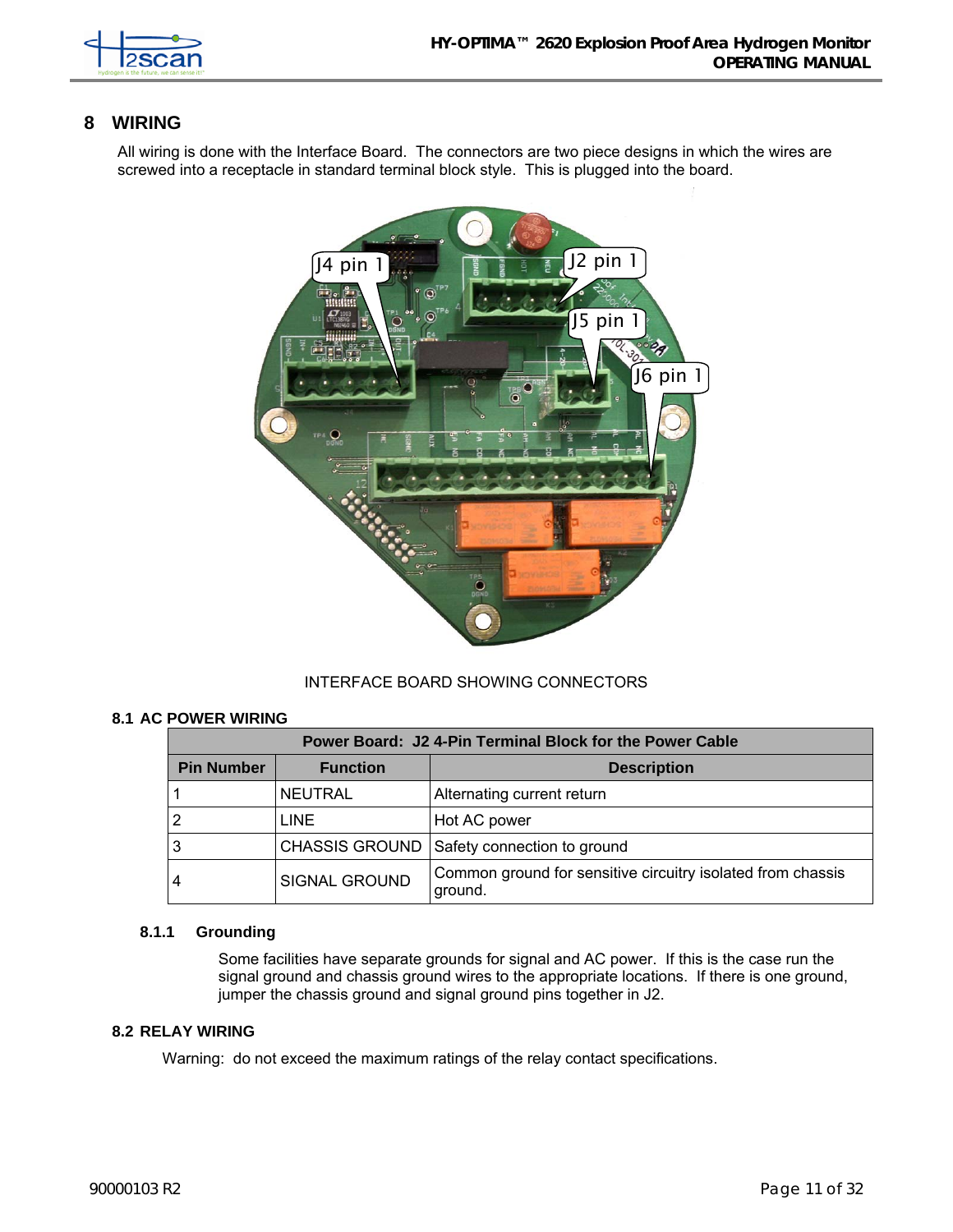

| Interface Board: J6 12-Pin Terminal Block for Output Cable |                  |                                              |  |
|------------------------------------------------------------|------------------|----------------------------------------------|--|
| <b>Pin Number</b>                                          | <b>Function</b>  | <b>Description</b>                           |  |
| 1                                                          | <b>ALERT NC</b>  |                                              |  |
| $\mathbf{2}$                                               | ALERT COM        | SPDT Relay 1 for the Alert level of hydrogen |  |
| 3                                                          | <b>ALERT NO</b>  |                                              |  |
| 4                                                          | <b>ALARM NC</b>  |                                              |  |
| 5                                                          | <b>ALARM COM</b> | SPDT Relay 2 for the Alarm level of hydrogen |  |
| 6                                                          | ALARM NO         |                                              |  |
| 7                                                          | <b>FAULT NC</b>  |                                              |  |
| 8                                                          | <b>FAULT COM</b> | SPDT Relay 3 for fault conditions            |  |
| 9                                                          | <b>FAULT NO</b>  |                                              |  |

### **8.3 OPTIONALPRESSURE SENSOR WIRING**

|                   | Interface Board: J6 12-Pin Terminal Block for Output Cable |                               |  |
|-------------------|------------------------------------------------------------|-------------------------------|--|
| <b>Pin Number</b> | <b>Marking</b>                                             | <b>Description</b>            |  |
| 10                | AUX IN                                                     | 1 to 5V pressure sensor input |  |
| 11                | S GND                                                      | Return for pins 10 and 12     |  |
| $12 \,$           | NC.                                                        | +12VDC Output                 |  |

# **8.4 4-20MA INTERFACE WIRING**

| Interface Board: J5 2-Pin Terminal Block for Output Cable |                 |                      |  |
|-----------------------------------------------------------|-----------------|----------------------|--|
| <b>Pin Number</b>                                         | <b>Function</b> | <b>Description</b>   |  |
|                                                           | l4-20mA+        | 4-20mA analog output |  |
| 2                                                         | l 4-20mA -      |                      |  |

# **8.5 SERIAL INTERFACE WIRING**

| Interface Board: J4 5-Pin Terminal Block for Serial Interface Cable |                                  |                                          |  |  |
|---------------------------------------------------------------------|----------------------------------|------------------------------------------|--|--|
| J <sub>3</sub> Pin                                                  | <b>Function</b>                  | <b>Description</b>                       |  |  |
| 1                                                                   | TxD- (Device Transmit, Negative) | $RS422 - Data out -$<br>RS232 – Data Out |  |  |
| $\mathbf{2}$                                                        | TxD+ (Device Transmit, Positive) | $RS422 - Data out +$<br>$RS232 - NC$     |  |  |
| 3                                                                   | RxD- (Device Receive, Negative)  | $RS422 - Data In -$<br>RS232 – Data In   |  |  |
| 4                                                                   | RxD+ (Device Receive, Positive)  | $RS422 - Data In +$<br><b>RS232 - NC</b> |  |  |
| 5                                                                   | <b>SGND</b>                      | Signal Ground                            |  |  |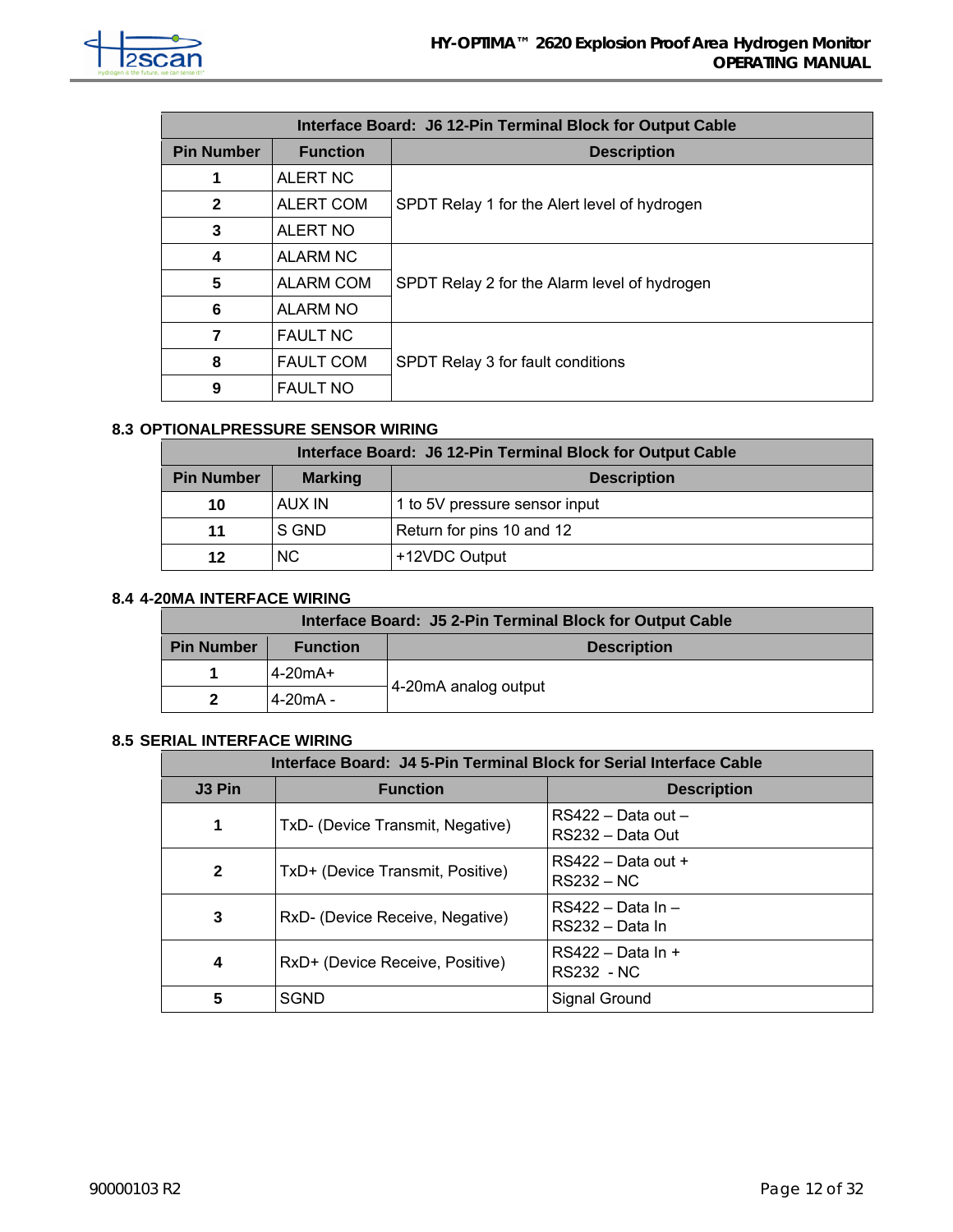

### **9 STARTUP**

The monitor is designed to be exposed to an air background gas with no hydrogen most of the time. For optimal performance keep any hydrogen exposure to the sensor to less than one hour. If the hydrogen exposure exceeds this time, the sensor may need to be reconditioned by leaving it powered on in air for a few days.

#### **9.1 OPTIONAL PRESSURE SENSOR**

If the pressure sensor was not installed and configured at H2scan the "PS" command must be used to setup the pressure sensor. (*See section 14.10 PS COMMAND*)

If the sensor was setup at H2scan, and it is a psig sensor, and the serial port is available, the "PS" command may be used to enter the local atmospheric pressure. This will allow the proper display of the measured pressure from the serial port. The pressure is not displayed on the LCD. Generally a PS command is not needed if the pressure reading at the serial port will not be used to check accuracy of the pressure gauge. The pressure compensation function will still function accurately after the field calibration command is run at the final operational pressure settings.

A psia sensor setup by H2scan needs no special startup procedure.

The correction applied is based on the calculated pressure in atmospheres (atm). This value is calculated as shown in the following table.

| <b>PSIA</b>                | <b>PSIG</b>                                    |
|----------------------------|------------------------------------------------|
| Measured psi<br><b>ATM</b> | Measured psi + Local Atm. Press.<br><b>ATM</b> |
| 14.696 psi                 | 14.696 psi                                     |

#### **9.2 FIELD CALIBRATION**

After installation and conditioning a field calibration should be performed. This will correct for any differences between factory and final installation conditions such as pressure and temperature, and give more accurate measurements. (*See section 19 FIELD CALIBRATION*)

# **10 INTRINSICALLY SAFE INFRARED REMOTE CONTROL**

A 5-button Intrinsically Safe Infrared Remote Control is used to access the Configuration Menus, change settings and initiate Calibration. If lost or damaged, spare remote controls can be purchased directly from H2scan.

#### **10.1 INTRINSICALLY SAFETY REQUIREMENTS**

Only replace the battery in a safe (non-hazardous) location.

Only the following batteries have been tested and approved for maintaining the intrinsic safety of the remote control:

Panasonic CR1632

Energizer CR1632

Renata CR1632

Using any other battery may impair the safety of the remote.

A lanyard or anything else attached to the remote while in hazardous locations must not have metallic parts.

#### **10.2 BUTTONS**

▲ or ▼ scrolls up through a numerical range or Moves the cursor up or down to make a menu selection.

◄ selects the previous menu.

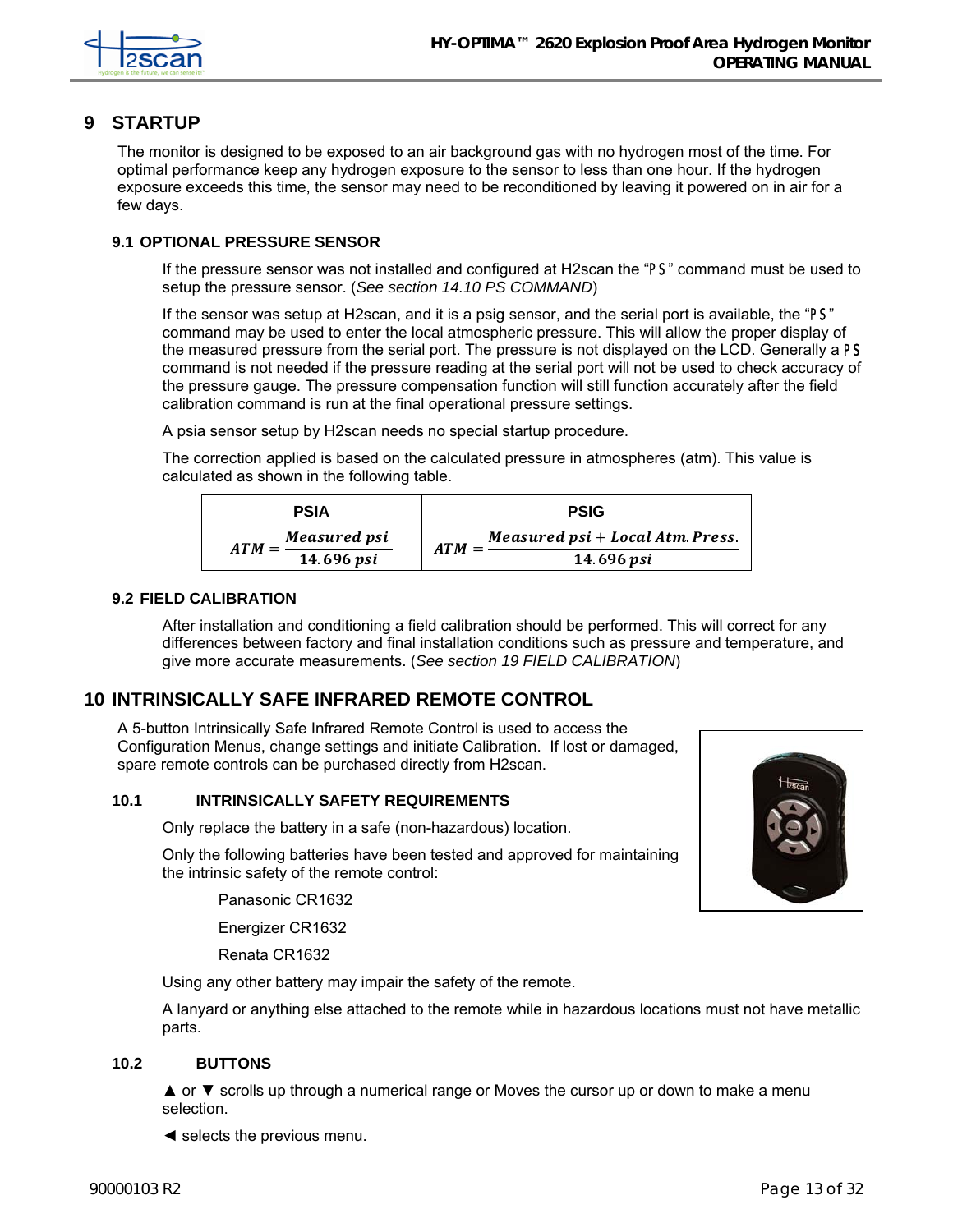

- $\blacktriangleright$  selects the next menu.
- ◄ and ► together returns to the Main Screen from any menu.
- (enter) selects the value or function.

# **11 RELAYS**

There are three relays. *See Section 14.4 and 16*.

| <b>Relay</b> | Usage                                                                                                                                       |
|--------------|---------------------------------------------------------------------------------------------------------------------------------------------|
| Alert        | An early warning that the hydrogen values may drift out of range.                                                                           |
| Alarm        | An alarm that the hydrogen values have drifted out of range                                                                                 |
| Fault        | One of the following faults has occurred:                                                                                                   |
|              | PCB temperature is too high<br>H2 resistor value is out of range<br>Data not valid<br><b>Heater Off Error</b><br>Power Failure (if enabled) |

The Alert and Alarm relays can be programmed to respond at whatever hydrogen levels suit the installation. The Alarm relay should be programmed to react to a higher hydrogen level than the Alert relay.

The Fault relay has a Power Fail Indicator feature that may be enabled or disabled.

| <b>Selection</b> | <b>Usage</b>                                                                      |
|------------------|-----------------------------------------------------------------------------------|
| Enabled          | Under normal conditions the fault relay is energized with NO connected to COM.    |
| Disabled         | Under normal conditions the fault relay is de-energized with NC connected to COM. |

# **12 OPTIONAL PRESSURE SENSOR**

The monitor may use an optional external pressure sensor to compensate for pressure changes in the process gas stream.

There are two types of pressure sensors, "Absolute" (psia), and "Gauge" (psig).

Absolute types measure the pressure relative to a fixed reference. One of these sensors would read 14.7 psi while at sea level and about 4.9 psi atop Mount Everest.

Gauge types measure the pressure relative to the local atmosphere. One of these sensors would read 0 psi at any elevation.

Absolute pressure types are preferable to gauge types, as they will prevent local barometric fluctuations from influencing the measurements.

The monitor is designed for use with pressure sensors that output a 1-5V signal. The pressure sensor can be powered either directly from the H2scan analyzer or from an external power source. 12 V DC is supplied from the monitor, and the selected pressure sensor needs to be compatible with this voltage to be powered from the monitor. If the pressure sensor is powered from an external source, the 12V restriction does not apply; any suitable pressure sensor and appropriate power supply can be selected.

The "PS" command is used to enable and configure the monitor for an external pressure sensor.

# **13 ANALOG OUTPUT**

The analog output is derived from the final hydrogen value as shown on the serial display and is scaled to the hydrogen and current ranges desired. All of this is initially set to factory defaults as shown in the table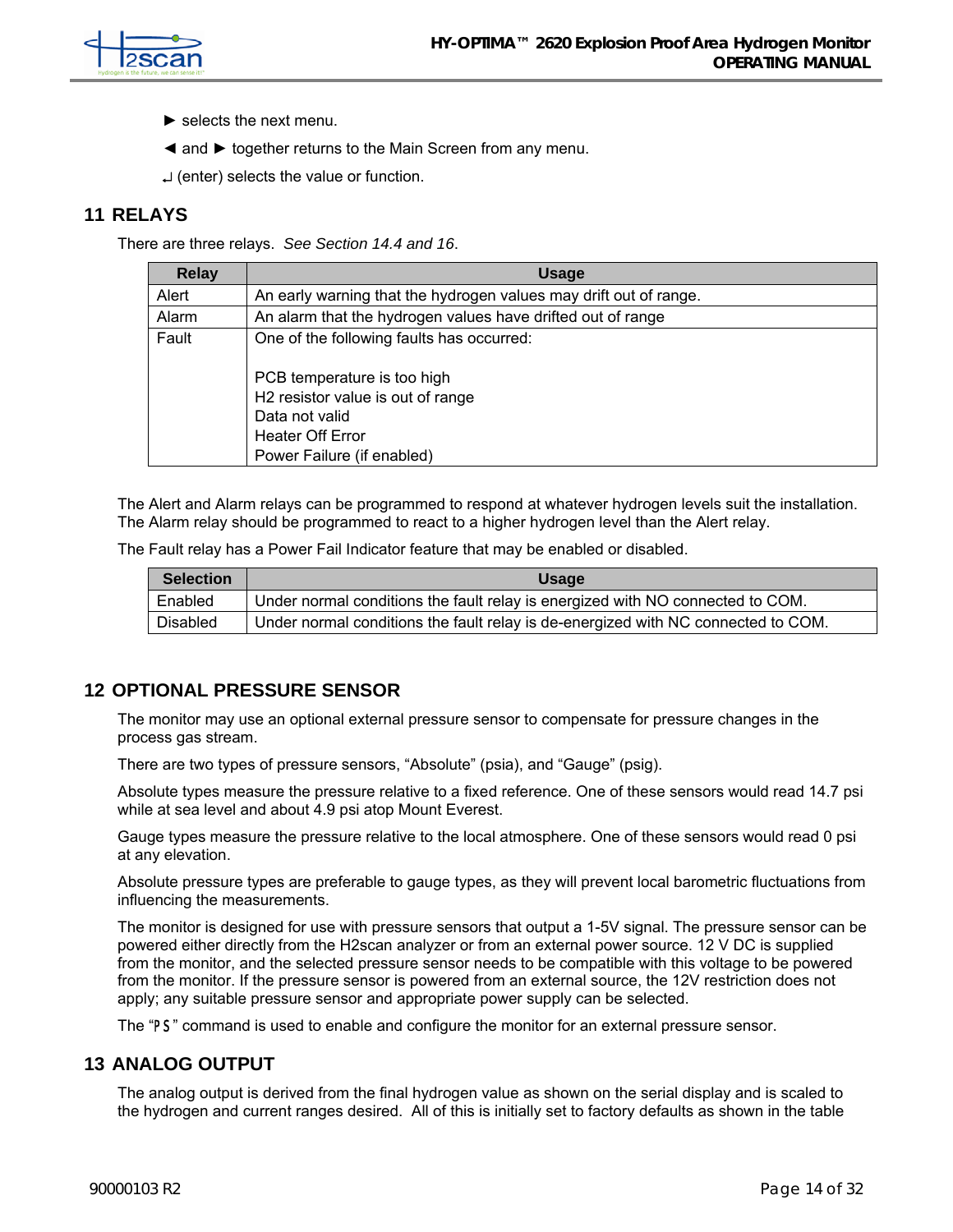

below or per customer specifications at the time of order. They can also be changed with the "H" and "I" commands or the remote control. See sections 14.8, 14.9 and 16.

| <b>Factory Default Values</b> |                   |
|-------------------------------|-------------------|
| <b>Description</b>            | Value             |
| LowH2Current                  | 4 mA              |
| HighH2Current                 | 20 mA             |
| LowH2Range                    | 0% H <sub>2</sub> |
| HighH2Range                   | 5% H <sub>2</sub> |

Use the following equation to calculate hydrogen from the analog output:

# $H2 =$

# MeasuredCurrent – LowH2Current<br>∏HighH2Current – LowH2Current

These values can be seen using the "D1"command.

*See section 21 for Analog Output Trouble Shooting*.

# **14 SERIAL COMMUNICATION**

The monitor can be setup or controlled via serial communication. This is accomplished via the serial interface. *See section 8.5 for wiring.* 

Refer to Appendix 1 for Serial Communication Troubleshooting

Refer to Appendix 4 for information about FoxTerm, a popular terminal emulator.

#### **14.1 SOFTWARE**

Software that communicates over the serial port is typically called a "terminal emulator". Any two-way terminal emulators (HyperTerminal, Telnet, etc.) or purpose-built software (using LabView, Visual Basic, C++, etc.) can be used to establish serial communication with the analyzer.

XP and previous versions of Windows came with a terminal emulator called "Hyper Terminal". Newer versions of Windows do not. These versions require installing a third-party program. There are many inexpensive or free programs available. FoxTerm, a free program, is used extensively by H2scan.

#### **14.2 CONNECTION**

Connect the sensor to the serial port, using whatever adapters are required.

If a USB adapter is used, install the driver according to its instructions.

In Windows, look at the ports using the Device Manger.

A built-in port will be "COM1".

The port assigned to the USB adapter could be called something like "USB Serial Port (COM7)" or "I-756X (COM3)". Below is an example.

> ⊿『『Ports (COM & LPT) France (COM & LPT)<br>
> France Communications Port (COM1)<br>
> France Printer Port (LPT1)<br>
> France COM3)

Note the port number that Windows has assigned.

**WARNING: If commands are sent over the serial port, the display on the LCD will be unpredictable. To restore proper LCD operation, cycle the power.**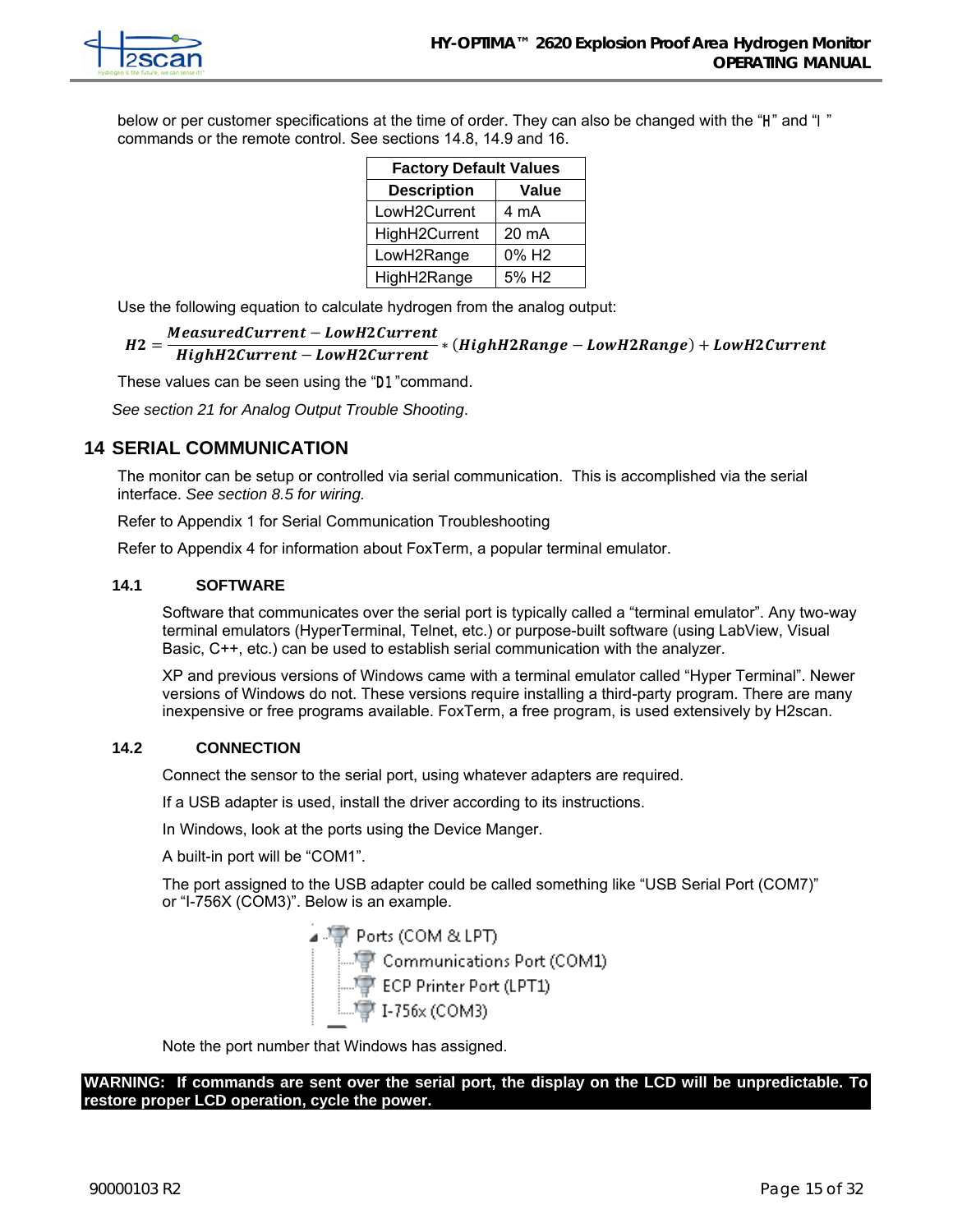

#### **14.3 COMMAND SUMMARY**

Two communication modes are available:

**Keystroke** – This is the default mode which shows a continuous stream of output data until an ESC key is pressed. Then the H2scan prompt is displayed for the user to enter a command. After the command is finished the stream of output data continues.

**Prompted** – This mode is entered by executing =H2scan command at H2scan prompt. The monitor continues with the H2scan prompt after completing each command. Enter the =0 command to end this mode and continue the stream of output data.

| Keystroke Commands while data steams |                                                                                                                                               |
|--------------------------------------|-----------------------------------------------------------------------------------------------------------------------------------------------|
| <b>Keystroke</b>                     | <b>Description</b>                                                                                                                            |
| <b>ESC</b>                           | Stops continuous display to enter a password or command. If in level zero, the<br>continuous display will resume after executing one command. |
| <b>Sp</b><br>(spacebar)              | Pressing the Space key while the serial output is active will display a label line<br>showing the heading for each column of data.            |
| (period)                             | Display current status.                                                                                                                       |
| (single<br>quote)                    | Append a user comment to the end of current line.                                                                                             |
|                                      | Add a user comment line to the serial stream.                                                                                                 |
| C                                    | Clear peak hydrogen value.                                                                                                                    |

| Prompted Commands @ H2Scan prompt |                                                                                                                                                         |  |
|-----------------------------------|---------------------------------------------------------------------------------------------------------------------------------------------------------|--|
| Command                           | <b>Description</b>                                                                                                                                      |  |
| = <password></password>           | Enter the password to change security level. A null or invalid password returns to level<br>O.<br>Level 0 password = "0"<br>Level 1 password = "h2scan" |  |
| A                                 | Modify the Alarm set points                                                                                                                             |  |
| <b>CI</b>                         | Calibrate the analog output.                                                                                                                            |  |
| $D$ <page></page>                 | Display Product Information. Enter page number 0-1 or A for all pages, default is page<br>0.<br>0 - Product information<br>1 - User configuration       |  |
| G                                 | Go, resume sensor operation                                                                                                                             |  |
| н                                 | Modify the hydrogen reporting range                                                                                                                     |  |
|                                   | Modify the DAC current output range                                                                                                                     |  |
| X                                 | Clear field calibration data (returns to last factory calibration data).                                                                                |  |
| F                                 | <b>Perform Field Calibration</b>                                                                                                                        |  |

#### **14.4 A COMMAND**

The A command is used to modify the alert and alarm set points that control the relays. In this example R1 is changed to 1%, R2 is changed to 4%, and R3 Power Fail Indication is changed to Enabled. Also available from display, see section 16.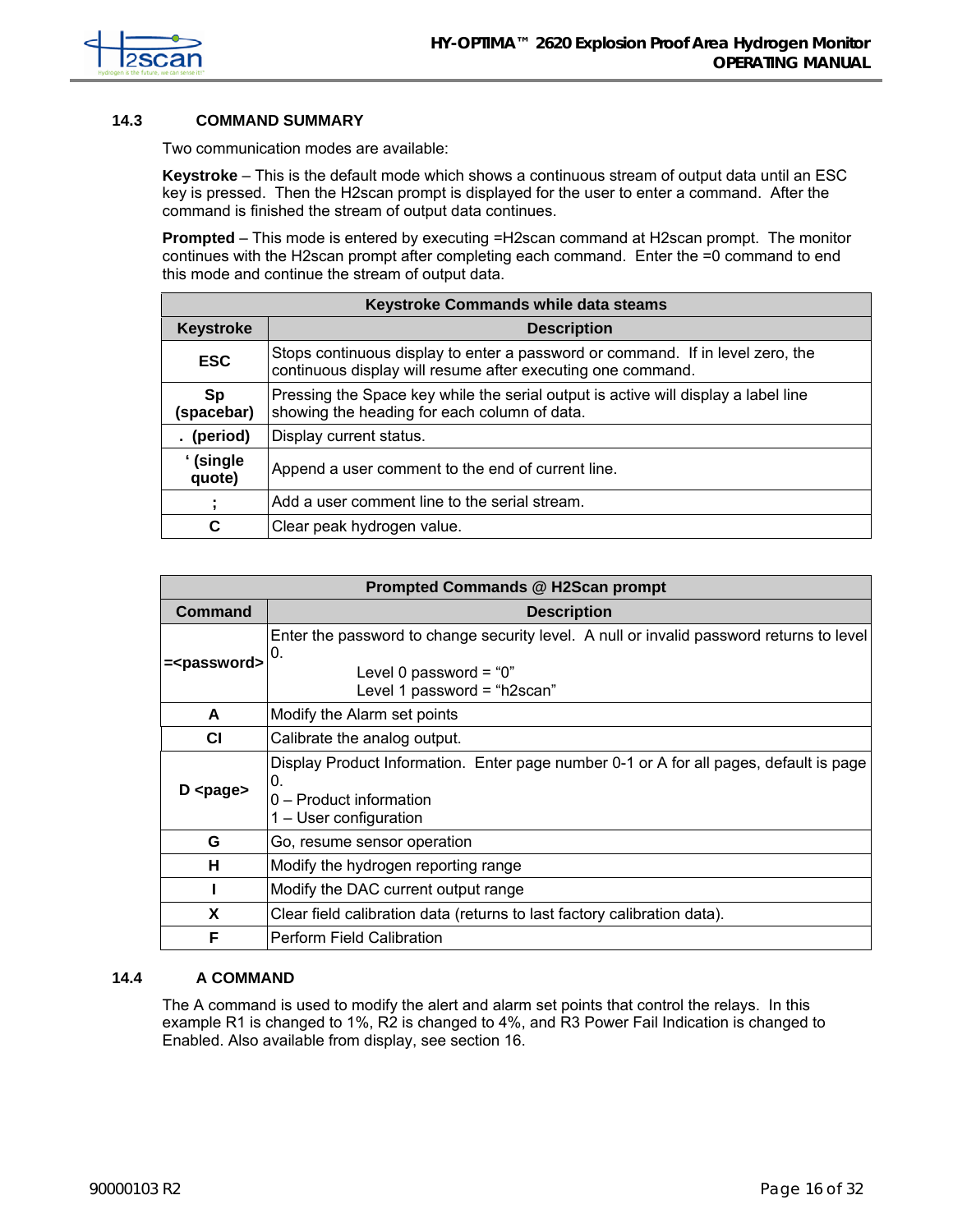

H2scan: a

```
Current R1=2.00000%, R2=3.00000% Relay #3 Power Failure Indication disabled 
  Enter new R1 value: 1
  Enter new R2 value: 4
 R3 Power Failure Indication disabled. Change (Y/N)? y
 Save these values (Y/N)? y
...Wait...SAVED – Done
```
#### **14.5 CI COMMAND**

Calibrate the analog output.

A calibrated current meter with at least 0.01mA resolution is required.

```
H<sub>2</sub>scan: CI
Calibrate 4-20mA output 
  Set to 3.000000mA, Enter actual value: 2.99
   Set to 19.000000mA, Enter actual value: 18.98
m=1.000625, b=0.008130 
Test the output 
   Set to 3.000000mA, Is this good (Y/N)? y
   Set to 19.000000mA, Is this good (Y/N)? y
...wait...
```
#### **14.6 D COMMANDS**

Display Product Information. Enter page number 0-6 or A for all pages, default (no value) is page 0.

0 – Product information

1 – User configuration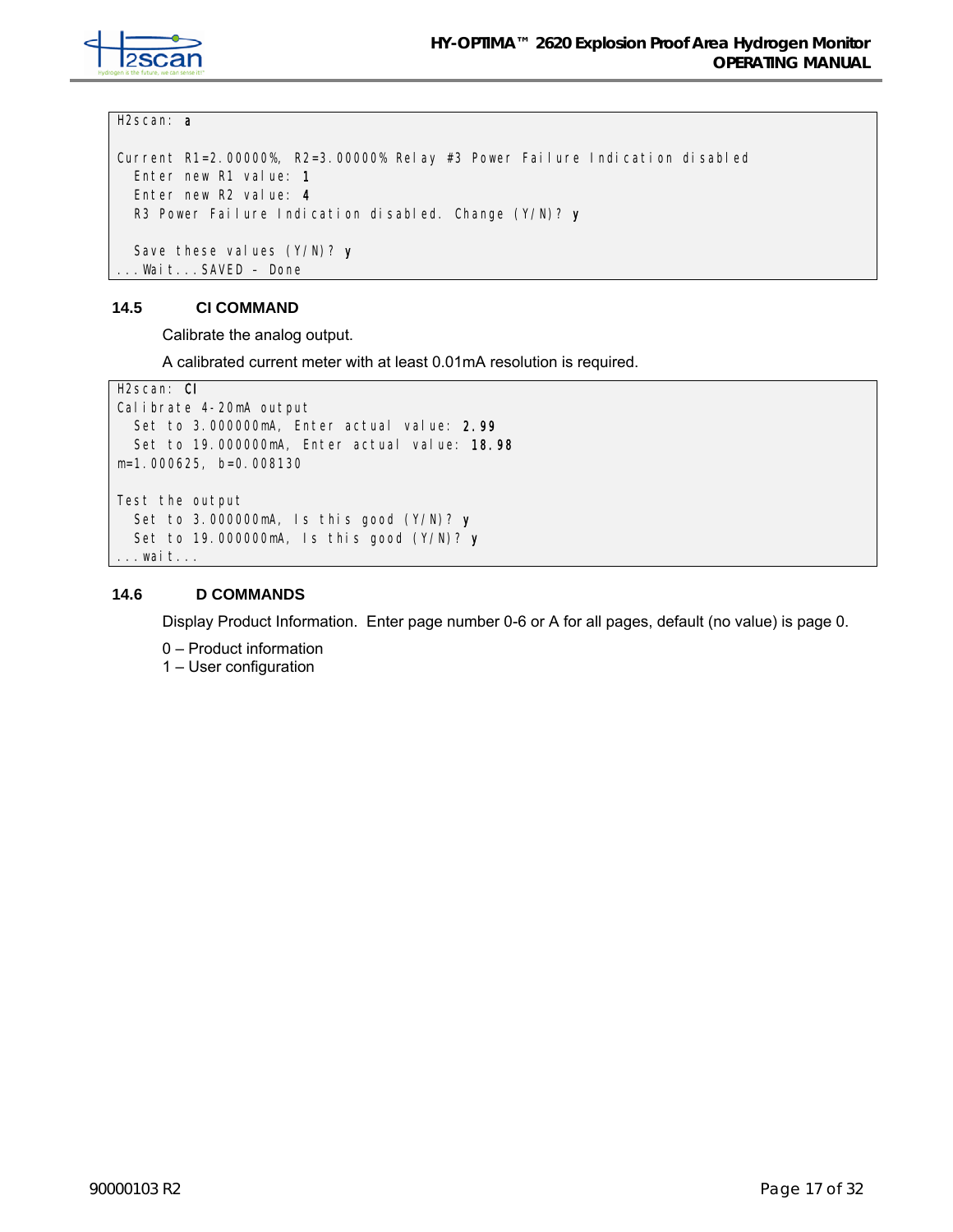

| $H2scan:$ $d0$                                     |
|----------------------------------------------------|
| H2scan hydrogen sensor                             |
| Model Number:<br>2620                              |
| Serial Number: A000001                             |
| Sensor Board Firmware Rev: 2.24                    |
| Display Board Firmware Rev: 1.16                   |
| Table Version: 0.50                                |
| Hardware Version: 1.00                             |
| Latest Calibration                                 |
| Factory: 00/00/0000                                |
| Field: 00/00/0000                                  |
|                                                    |
| H2scan: d1                                         |
| User configuration is:                             |
| Hydrogen reporting range .50000-5.0000% H2         |
| I solated Output is enabled: 4.000 to 20.000 mAmps |
| Error output is 3.000 mAmps                        |
| Not-Ready output is 2.000 mAmps                    |
| Voltage Output is disabled                         |
| Relay $#1$ threshold is 1.00% Hydrogen             |
| Relay $#2$ threshold is 4.00% Hydrogen             |
| Relay #3 Power Failure Indication enabled          |
| Pressure compensation is disabled                  |

#### **14.7 G COMMAND**

The G command is used to resume sensor operation and specify the arrangement of the data in columns. These columns are:

| <b>Header</b>      | <b>Description</b>                                                                                                                                         |  |
|--------------------|------------------------------------------------------------------------------------------------------------------------------------------------------------|--|
| TimeSec            | The time in seconds since power on.                                                                                                                        |  |
| PcbTemp            | The internal electronics temperature.                                                                                                                      |  |
| SnsrTemp           | The sensor temperature.                                                                                                                                    |  |
| ResAdc             | The raw hydrogen sensor measurement in ADC counts.                                                                                                         |  |
| AdjRes             | The adjusted sensor measurement: these adjustments include compensation<br>for variations in sensor temperature, sensor electronics, and other parameters. |  |
| ResZero            | Sensor reference value (not zero as implied).                                                                                                              |  |
| H <sub>2</sub>     | The final hydrogen measurement                                                                                                                             |  |
| %H2 Pk             | The peak hydrogen measurement                                                                                                                              |  |
| %H2 Res            | The hydrogen resistor measurement                                                                                                                          |  |
| <b>HCurrent</b>    | The current used to heat the sensor element                                                                                                                |  |
| Average            | Average indicates that several samples are being averaged                                                                                                  |  |
| PS Volt            | The voltage measurement of the If the pressure sensor, if enabled,                                                                                         |  |
| PS_psiA<br>or psiG | The calculated psiA or psiG of the If the pressure sensor, if enabled,                                                                                     |  |
| PS_ATM             | The calculated pressure in atmospheres of the If the pressure sensor, if<br>enabled, This value is used for pressure compensation                          |  |
| Messages           | Some messages are displayed in this column                                                                                                                 |  |

To change display format press ESC followed by G <fmt>; where <fmt> is a 4 digit hexadecimal number. Some common formats are listed below: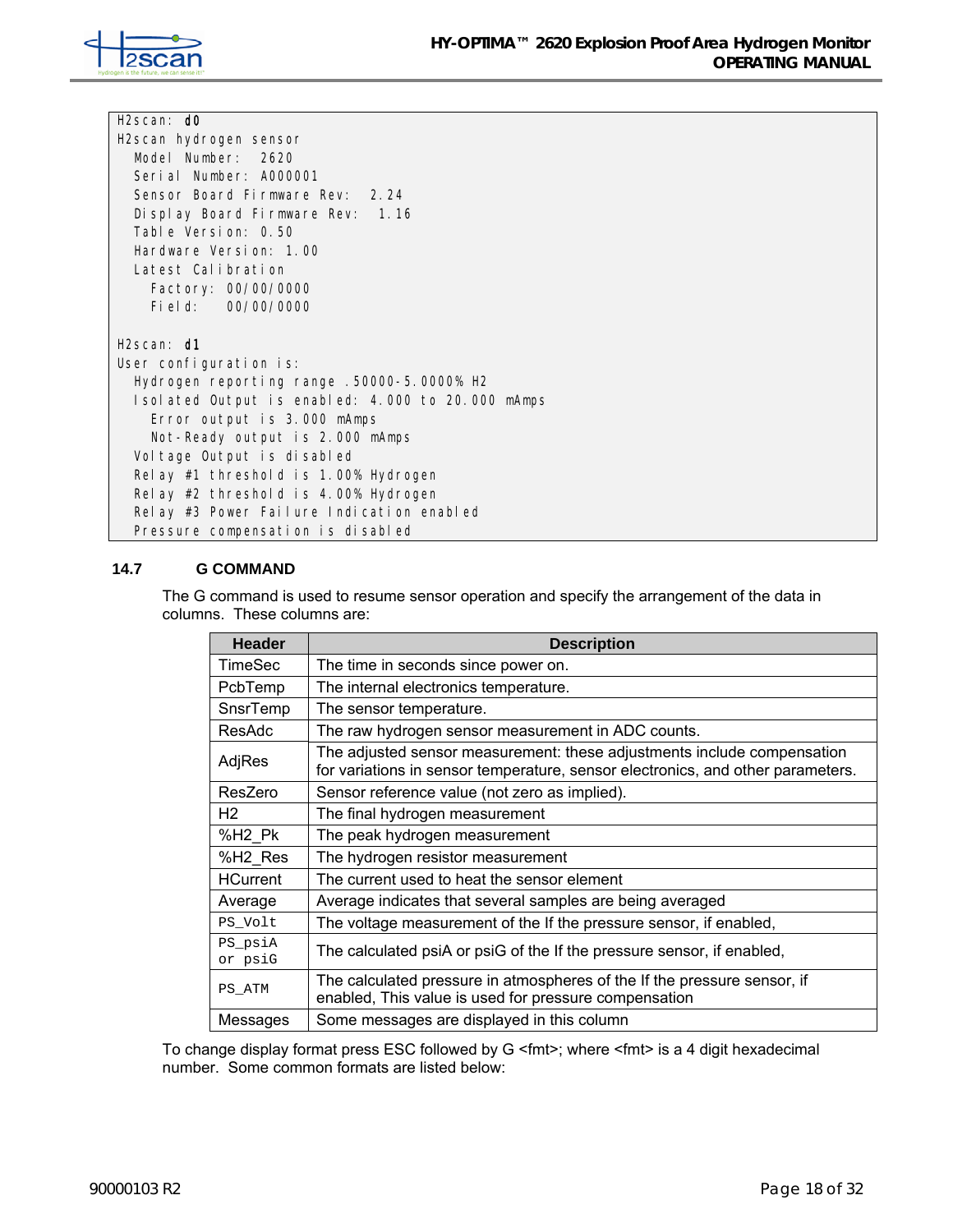

| $1$                           | <b>Columns</b>                                                                                      |
|-------------------------------|-----------------------------------------------------------------------------------------------------|
|                               | Use default                                                                                         |
| 80B0                          | TimeSec %H2                                                                                         |
| B <sub>0</sub> C <sub>0</sub> | TimeSec PcbTemp SnsrTemp %H2 %H2 Pk                                                                 |
| B0B0                          | TimeSec PcbTemp SnsrTemp %H2                                                                        |
| <b>B5C0</b>                   | TimeSec PcbTemp SnsrTemp %H2 %H2_Pk PS_Volt PS_psiA PS_ATM                                          |
| <b>B4C0</b>                   | TimeSec PcbTemp SnsrTemp ResAdc AdjRes ResZero %H2 Res %H2 %H2 Pk                                   |
| F4F0                          | TimeSec PcbAdc TempAdc HCurrent ResAdc PcbTemp SnsrTemp ResAdc AdjRes<br>ResZero %H2 Res %H2 %H2 Pk |

#### **14.8 H COMMAND**

Modify the hydrogen reporting range. Also available from display section 16.

H2scan: h Hydrogen reporting range 0.0000-5.0000% H2 Enter new H2 low range: 1 Enter new H2 high range: 25 New Hydrogen reporting range 1 - 25% H2 Save these values (Y/N)? y SAVED - Done

#### **14.9 I COMMAND**

Modify the Isolated DAC output range. Also available from display section 16.

```
H<sub>2</sub>scan: i
DAC range is 4.0mA to 20.0mA, error output is 2.0mA, not ready output is 3.0mA 
Enter new low H2 output current: 4
Enter new high H2 output current: 20
Enter new error output current: 3
Enter new not ready output current: 2
New DAC range is 4.0mA to 20.0mA, error output is 3.0mA, not ready output is 2.0mA 
Save these values (Y/N)? y
SAVED – Done
```
#### **14.10 PS COMMAND**

Modify the external pressure sensor parameters.

The table below shows settings 0 – 30 psia and psig pressure sensors.

If gauge pressure is used, the monitor will prompt for the local atmospheric pressure in psi as shown below. This value can be measured, researched, or calculated based on altitude.

The filter constant determines how strong the moving average of the signal is. The allowed values are 0.0001 to 1. A value of 1 provides no averaging. 0.05 usually works well. A smaller number reduces measurement noise at the expense of slower reactions to pressure changes.

These parameters cannot be changed from the display. A serial connection is required.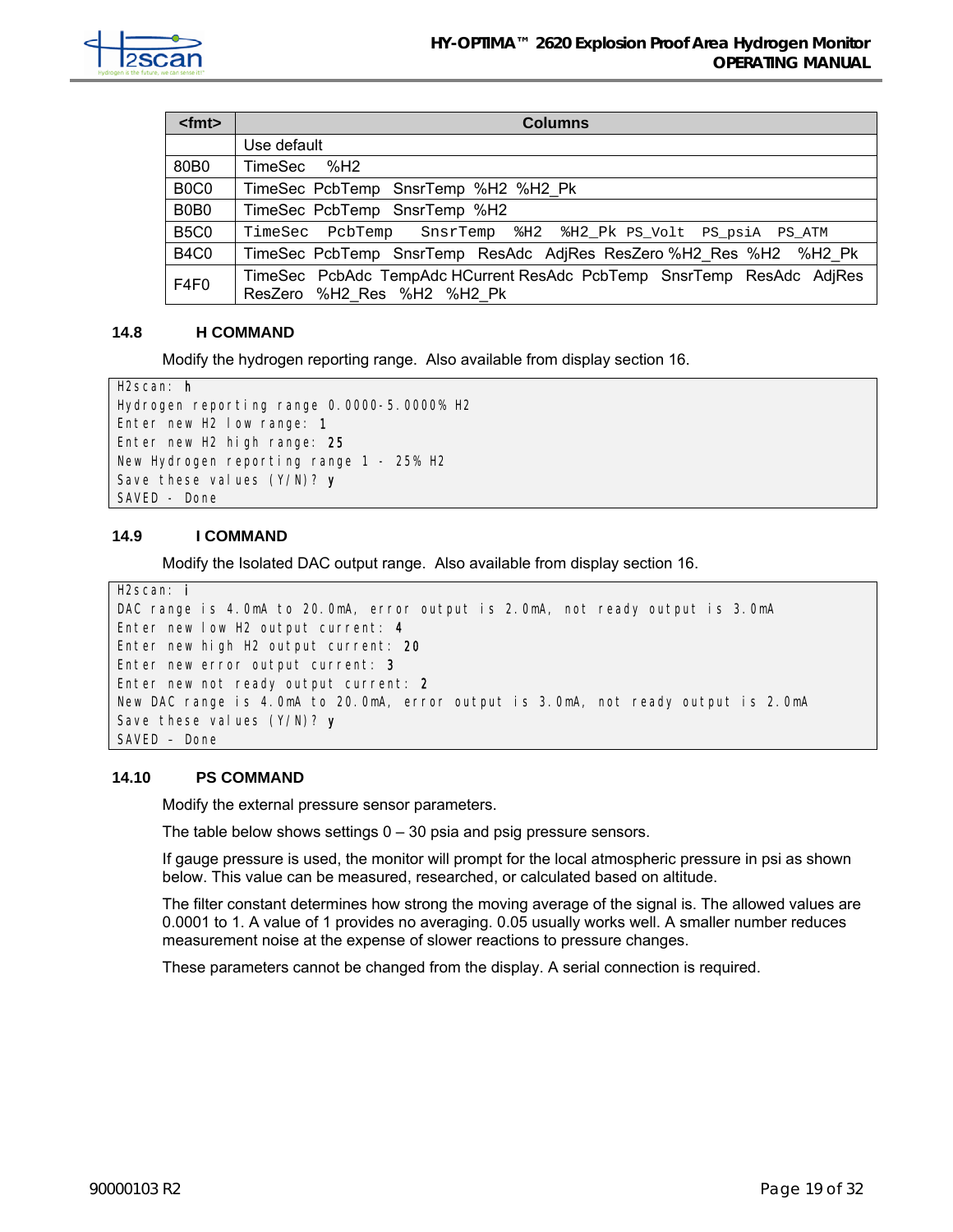

| <b>Setup for PSIA</b>                                                                                                                                                                                                               | <b>Setup for PSIG</b>                                                                                                                                                                                                                                                       |
|-------------------------------------------------------------------------------------------------------------------------------------------------------------------------------------------------------------------------------------|-----------------------------------------------------------------------------------------------------------------------------------------------------------------------------------------------------------------------------------------------------------------------------|
| $H2scan:$ $ps$<br>External pressure sensor is disabled<br>Anything to Change $(Y/N)$ ? y                                                                                                                                            | $H2scan:$ $ps$<br>External pressure sensor is disabled<br>Anything to Change $(Y/N)$ ? y                                                                                                                                                                                    |
| Enable External pressure sensor $(Y/N)$ ? y<br>Low pressure $(psi)$ : 0<br>High pressure $(ps)$ : 30<br>Use Absolute $(A)$ or gauge $(G)$ pressure? A<br>using absolute pressure<br>Filter constant $(0.0001$ to 1): $.05$<br>Wai t | Enable External pressure sensor $(Y/N)$ ? y<br>Low pressure $(psi)$ : 0<br>High pressure $(ps)$ : 30<br>Use Absolute $(A)$ or gauge $(G)$ pressure? $G$<br>using gauge pressure<br>Local Atmospheric Pressure (psi): 14.12<br>Filter constant $(0.0001$ to 1): .05<br>Wai t |
|                                                                                                                                                                                                                                     |                                                                                                                                                                                                                                                                             |

#### **14.11 X COMMAND**

Clear field calibration data (returns to last factory calibration setting). Also available from section 16.

| H2scan: $x$                                |  |
|--------------------------------------------|--|
| Clear field calibration values $(Y/N)$ ? y |  |
|                                            |  |

#### **14.12 F COMMAND**

Perform a field Calibration. See the Field Calibration section 19 for more details.

### **15 MESSAGES**

The last column in the display shows status messages.

In this section XXX refers to a number.

"ramp\_up" indicates the sensor temperature is ramping up to the operating temperature

"Warmup\_XXX" is displayed when the sensor is turned on or reset. It will start at a time programmed at the factory and count down to 0.

"Settle" is displayed when the sensor is waiting for the die temperature to stabilize. The settling time varies depending on the sensor and local conditions and could take up to five minutes.

"Wait\_XXX" usually appears counting down a delay. For example, during field calibration the sensor is expecting the gas to be applied for a certain length of time. In this case WAIT\_XXX will appear counting down the remaining time.

"Wait\_100" continuously displayed is a special case of "Wait XXX". It appears when the sensor is waiting for an event that will not occur at a particular time. Once this event occurs it changes to a counter initialized to some value (Wait\_XXX) and counts down from there.

If it is displayed for more than five minutes, cycle the power to the monitor. It should return to normal operation.

"htroff" could be caused by one of several error conditions that cause the monitor to turn off the sensor heater. Sometimes the error occurs because of a transient condition ("glitch"). If "htroff" is displayed, cycle the power to the monitor, or enter the soft reset command. It should return to normal operation. If the error is permanent, the monitor must be returned to H2scan for examination.

"Error\_XXXX" displays a code number for any of several possible errors as shown in the following table. These codes are hexadecimal numbers representing 16 bits with each bit representing an error. If more than one error occurs concurrently, their values add. For example if the sensor temperature is out of range and there is a configuration error, the error code will be 4040. Many of these errors could lead to an "htroff" error.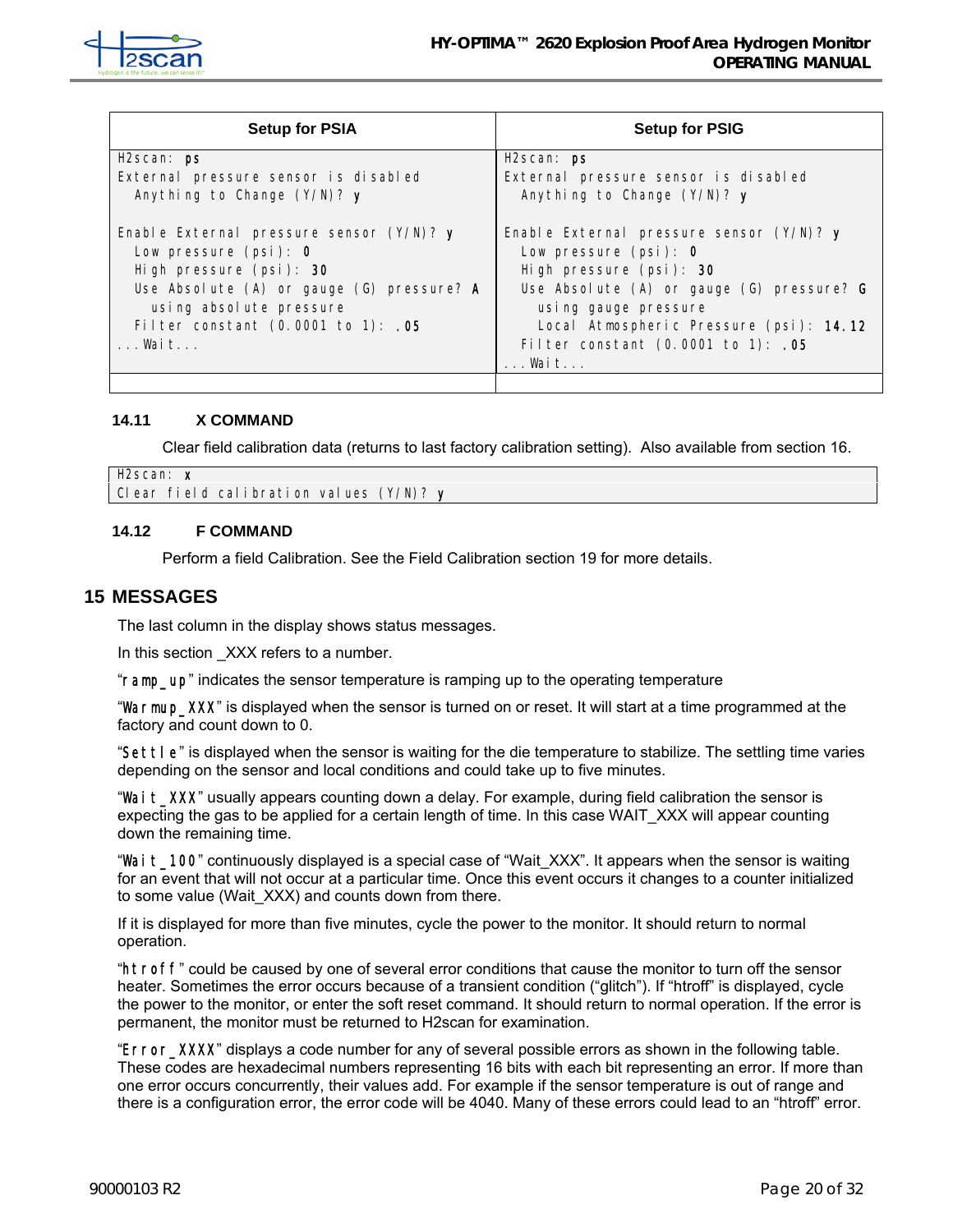

| Error                                         | Code (hex) |
|-----------------------------------------------|------------|
| PCB temperature is too high                   | 8000       |
| Sensor temperature is out of range            | 4000       |
| H <sub>2</sub> resistor value is out of range | 2000       |
| Data not valid                                | 0800       |
| Configuration error                           | 0040       |

### **16 CONFIGURATION MENUS**

The Keypad on the remote control is used to alter the display or initiate special functions from the Configuration Menus.

The following functions will be found in the Configuration Menus:

**Information**– model information

**Sensor Firmware Rev** – Sensor Board firmware revision

**Display Firmware Rev** – Display Board firmware revision

**Product Serial Number** – This monitor's serial number

**Manufacturer's Calibration Date** – date of the last factory calibration

**Serial Port** – The serial port type

**Configure Relays** – configure hydrogen levels where relays actuate

**R1 Level** – level of hydrogen detected where first relay will actuate; Alert Level (standard factory setting: 1% hydrogen by volume)

**R2 Level** – level of hydrogen detected where second relay will actuate; Alarm level (standard factory setting: 2% hydrogen by volume)

**R3** – Select whether the Power Fail Indicator is enabled.

**Set H2 Range** – define hydrogen sensitivity range (standard factory setting: 0% to 5% hydrogen by volume)

**Low H2 Range** – lowest level of hydrogen (standard factory setting: 0% hydrogen by volume) to correspond with the low range IDAC setting

**High H2 Range** – highest level of hydrogen (standard factory setting: 5% hydrogen by volume typical) to correspond with the high range IDAC setting

**Configure 4-20mA** – define analog output range (standard factory setting: 4mA to 20mA)

**Low Range** – low level analog output (standard factory setting: 4mA) to correspond with lowest level of hydrogen range

**High Range** – high level analog output (standard factory setting: 20mA) to correspond with highest level of hydrogen range

**Error** – analog output (standard factory setting: 3mA) of error status

**Not Ready** –analog output (standard factory setting: 2mA) of self-diagnostic test

#### **Field Calibrate**

**Calibrate Sensor** – Field Calibration procedure

**Clear Field Cal** - restores the monitor to the last factory calibration

**Exit** – Exit Configuration Menu to standard display output setting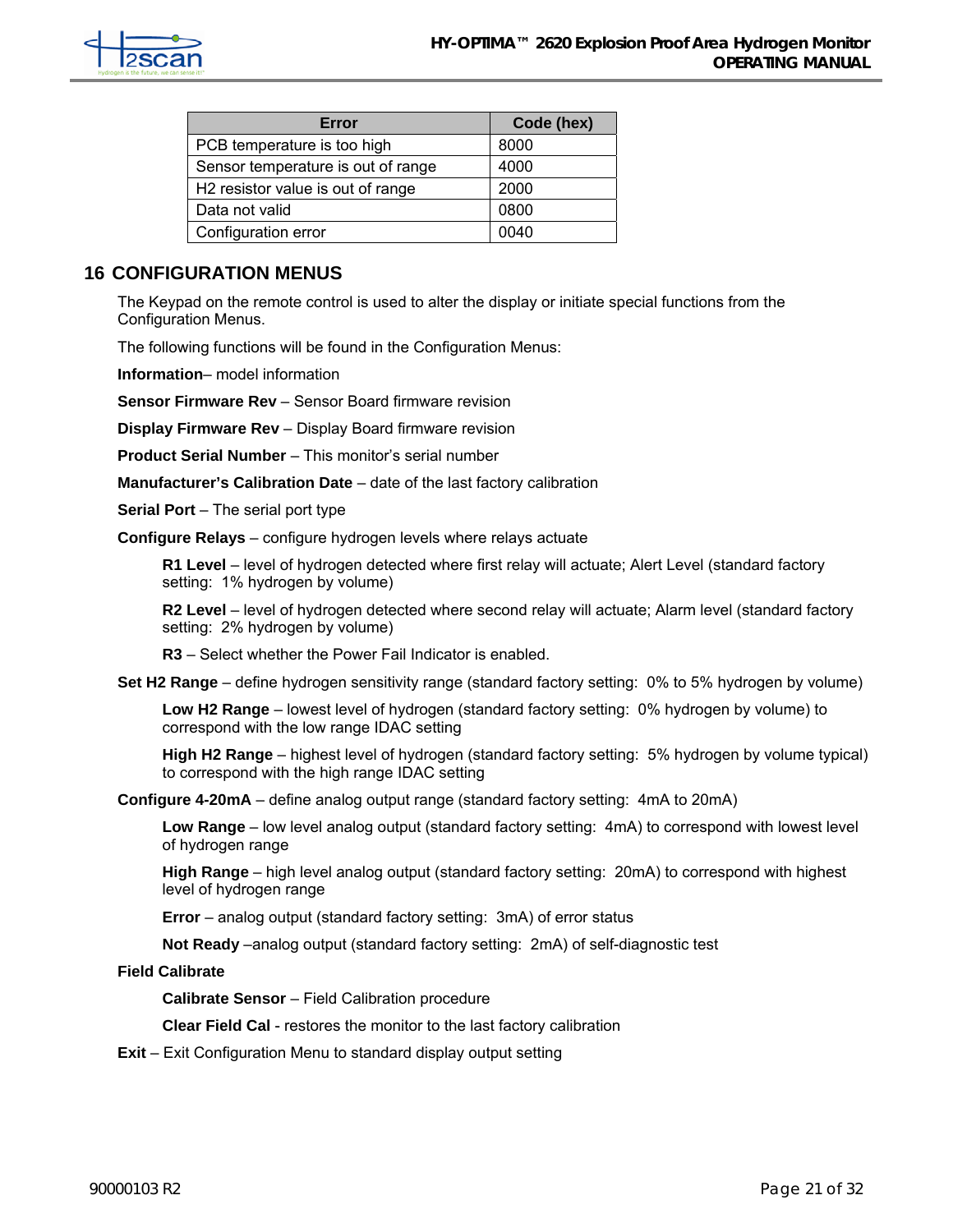



Top Menus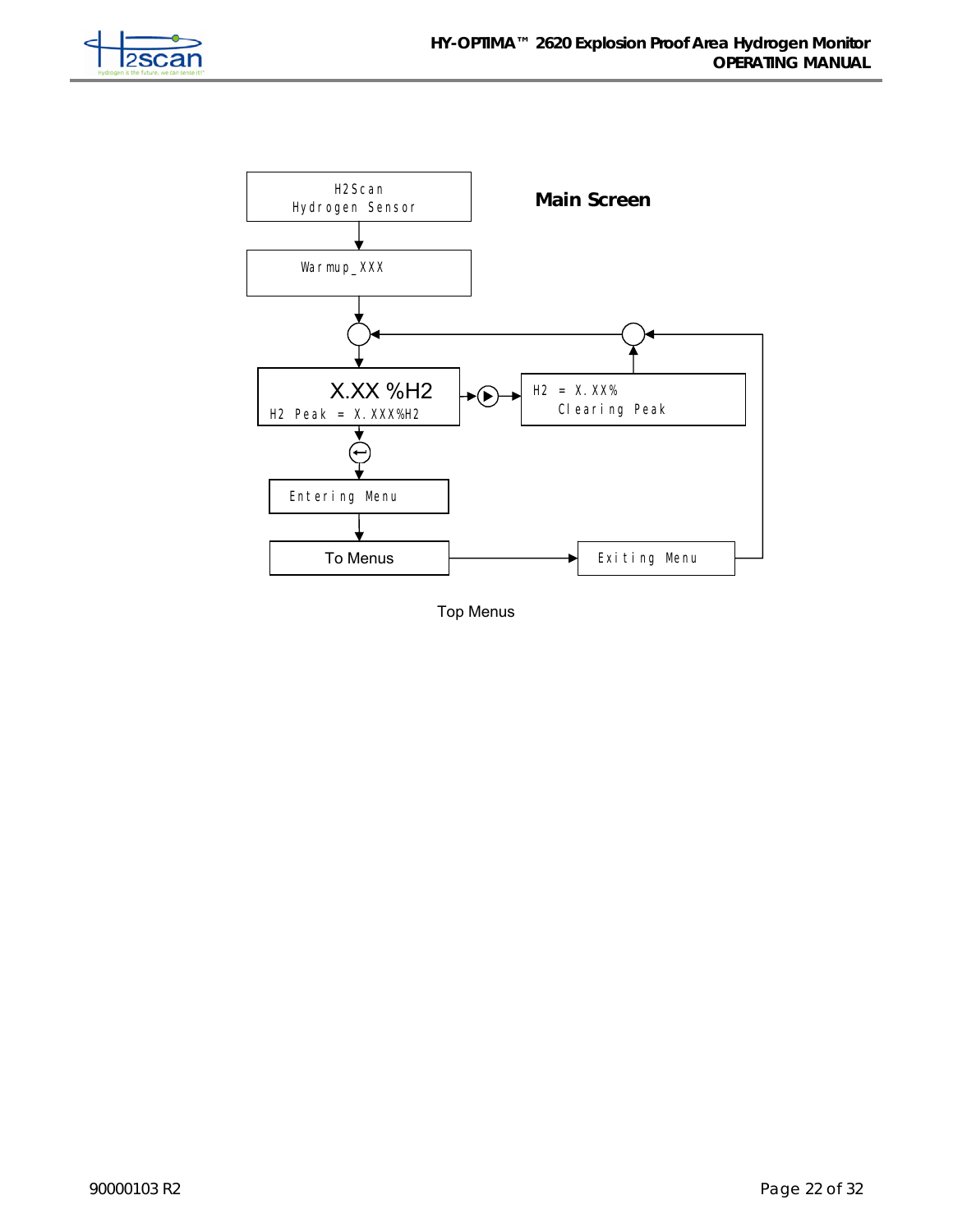

From Main Screen Information Menu Sens FW: X.XX Disp FW: X.XX Prod SN: XXXXXXXX To Main Screen $\blacktriangleright(\leftarrow)$ Mfg Cal XX/XX/XXXX Ser Port is RSXXX Configure Relay Menu  $(\blacktriangleright)$  Configure Relays Change to: R1: XX.XX %H2 **X.XXXX %H2** R2: XX.XX %H2 R3: Pwr Fail Ind. Disabled Set H2 Range Menu ь Set H2 Range Change to: Low H2: XX.XX%H2 X.XXXX %H2 High H2: XX.XX%H2 ▶ Configure 4-20mA Menu Configure 4-20mA<br>Now: XX.XXX Low: XX.XXX Change to: High: XX.XXX X.XXXX  $\blacktriangleright\!\! (\! \! \ominus\!\! )$ Error: XX.XXX N Rdy: XX.XXX  $(\blacktriangleright)$ (Calibrate Sensor Selected) Field Calibration Last: XX/XX/XXXX (▶ To Calibration Procedure Calibrate Sensor Clear Field Cal (Clear Field Cal Selected) Clear Field Cal ◀ Continue?  $\leftarrow$  Clear Field Cal In progress

**Menus**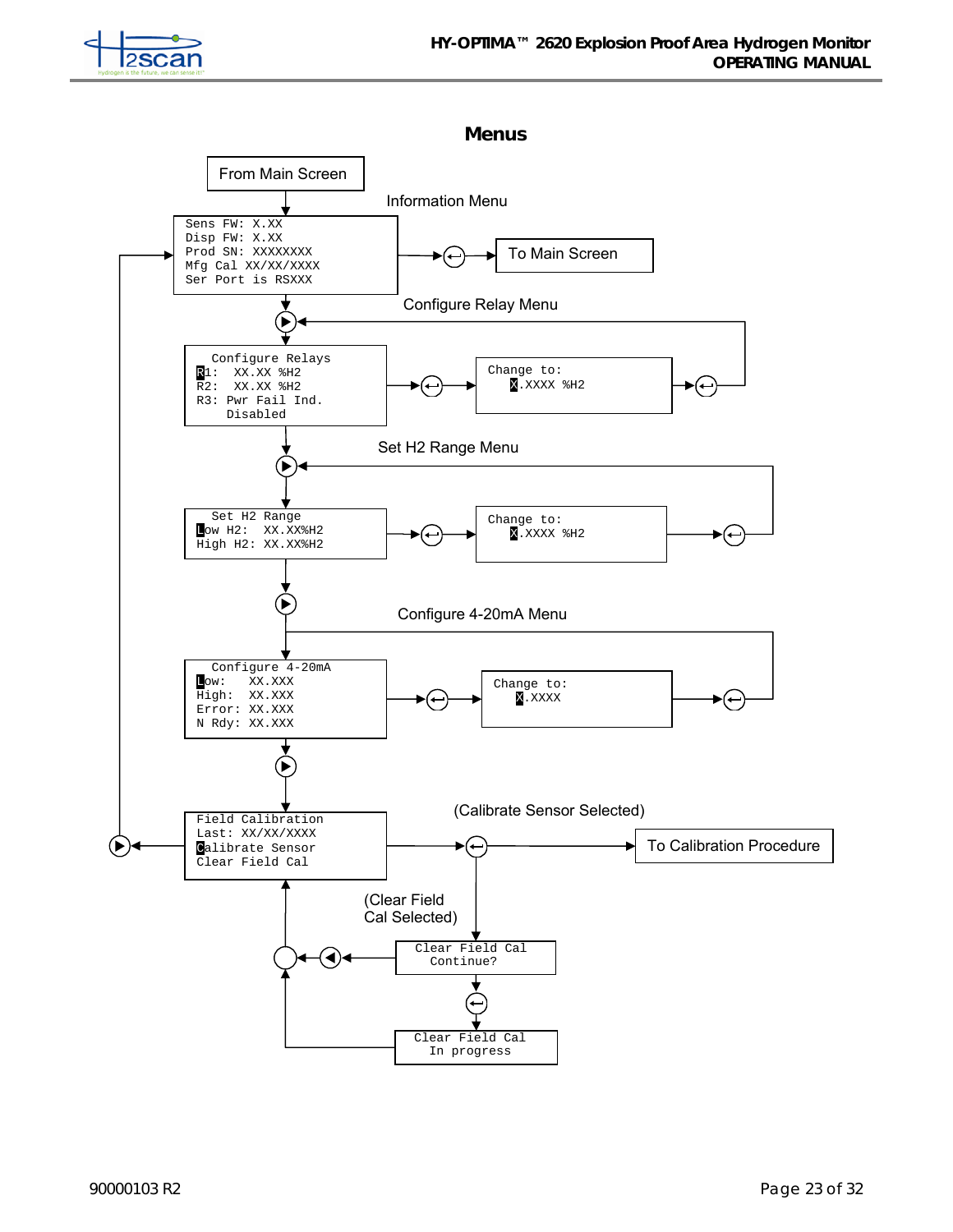

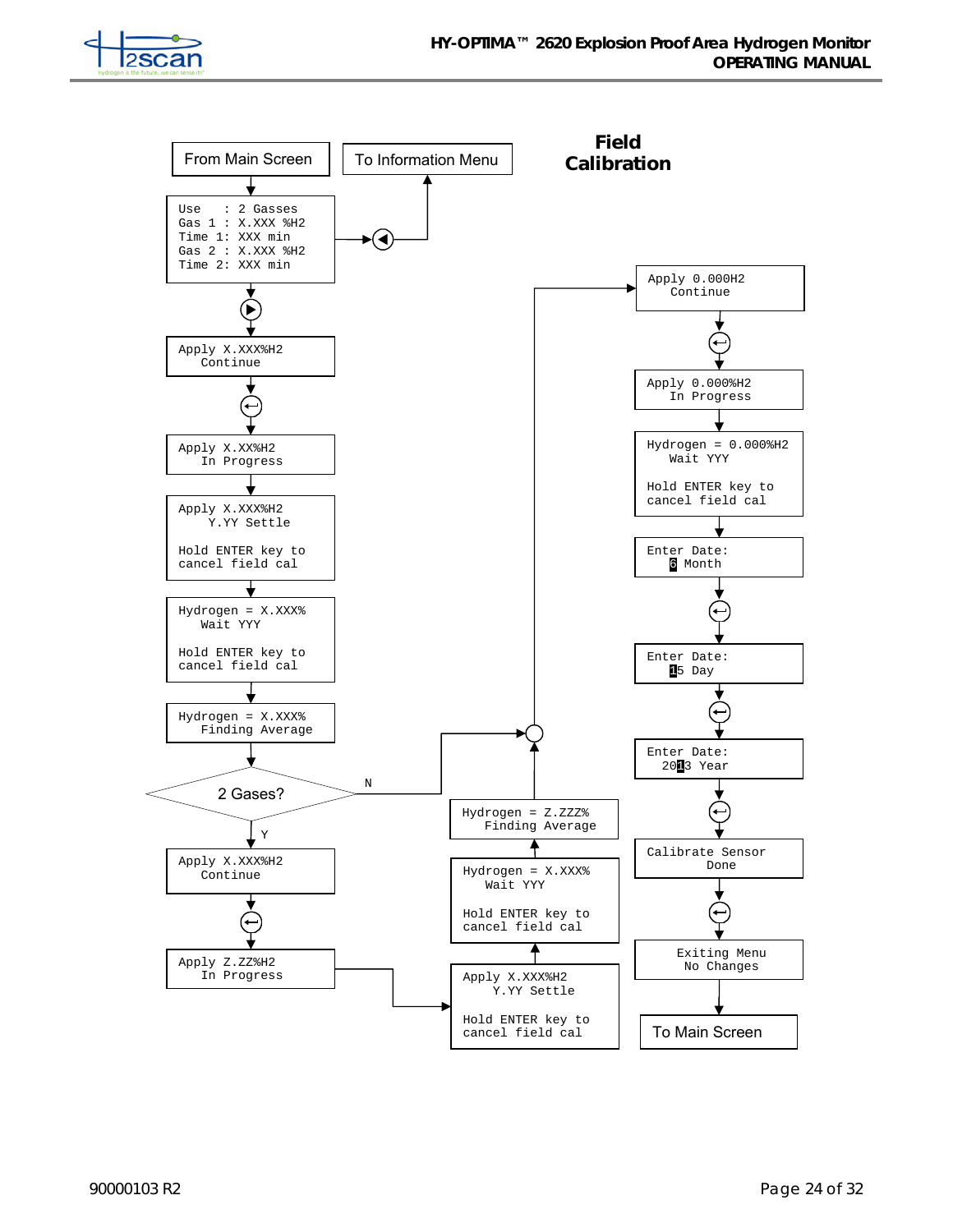

### **17 MAINTENANCE**

#### **17.1 CLEANING**

If the monitor is exposed to process streams containing debris, condensates or other material that may collect over the sensor tip then the monitor should be removed from the stream periodically and the tip cleaned by a gentle wiping with a clean lint-free cloth or paper.

### **18 FACTORY CALIBRATION**

Contact H2scan to make arrangements for a comprehensive Factory Calibration using high accuracy gases by H2scan's factory trained technicians. A NIST traceable certificate is available upon request. An annual Factory Calibration is advisable to optimize performance.

### **19 FIELD CALIBRATION**

Field calibration is only valid at one pressure. If the pressure is changed a new field calibration may be required to restore accuracy.

#### **19.1 CALIBRATION INTERVAL**

Calibration is used to correct any error that exists between the sensor output and a known hydrogen concentration. Calibrations do not cause any wear on the sensor and can be performed as often as desired.

H2scan recommends that calibration be performed every three months. However, the calibration interval depends solely on the desired tolerance in a specific application.

In the event the Field Calibration procedure seems to not be effective, the monitor should be shipped back to the factory for a comprehensive evaluation and Factory Calibration.

#### **19.2 GASES**

Field Calibration requires the availability of one or two certified gases with a nominal hydrogen value by volume in a balance of air. The flow rate required is  $1 \pm 0.2$  slpm. One gas will correct any offset error while two gasses will also correct any gain error. It is recommended to use two gasses to obtain superior calibration accuracy.

DO NOT use 0% H2 as the lower calibration gas. Instead use hydrogen concentration that is slightly lower than the expected lowest hydrogen concentration. For the second calibration gas use a concentration that is slightly higher than the expected maximum H2 concentration.

Custom Field Calibration Kits are available from H2scan.

The accuracy of the gas bottle concentration will directly affect the measured accuracy of the monitors. During factory calibration, the monitors are calibrated with high accuracy gases (as high as +/- 0.02%). Similar high accuracy gases should be used to maintain the highest accuracy.

The last step of calibration requires 0%H2 air. This may be purchased, or ambient air may be used if it is hydrogen-free.

#### **19.3 CALIBRATION PROCEDURE**

Wait at least 30 minutes after power-up for maximum accuracy.

During calibration the previously completed field calibrations are still used for calculating the hydrogen values.

Calibration can be performed through the serial port or the LCD. The displays are slightly different.

During field calibration the analog output is at the "Not ready" value, and the relays are frozen at their last positions before calibration began. .

To calibrate using the LCD interface, follow the Calibration Procedure flow chart on page 24.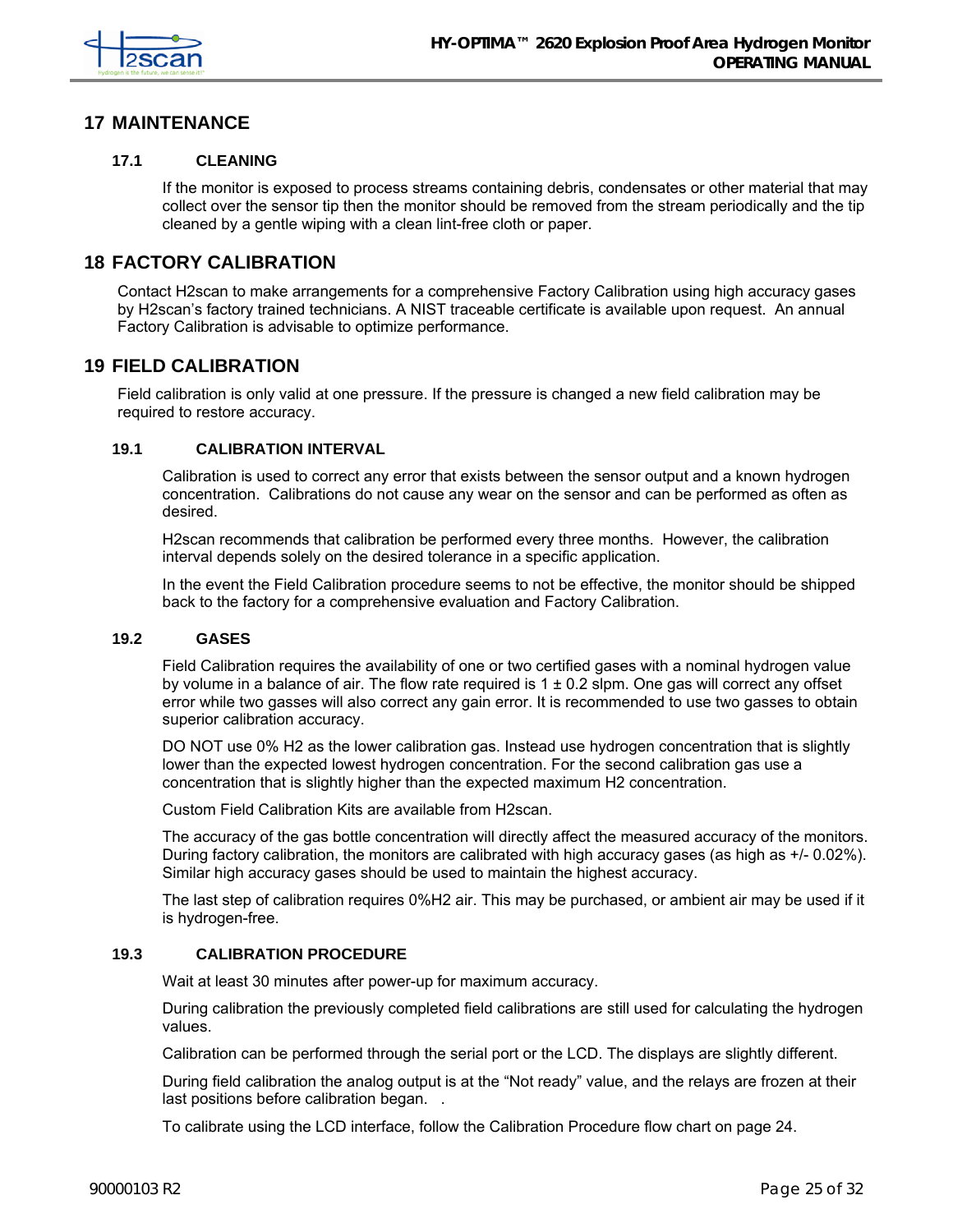

To calibrate using the serial interface, follow the sequence below:

Press "Esc" to get to get the monitor to the command prompt "H2scan:"

Type "f" then hit "Enter" and follow prompts to field calibrate the sensor. They will be similar to those of the LCD.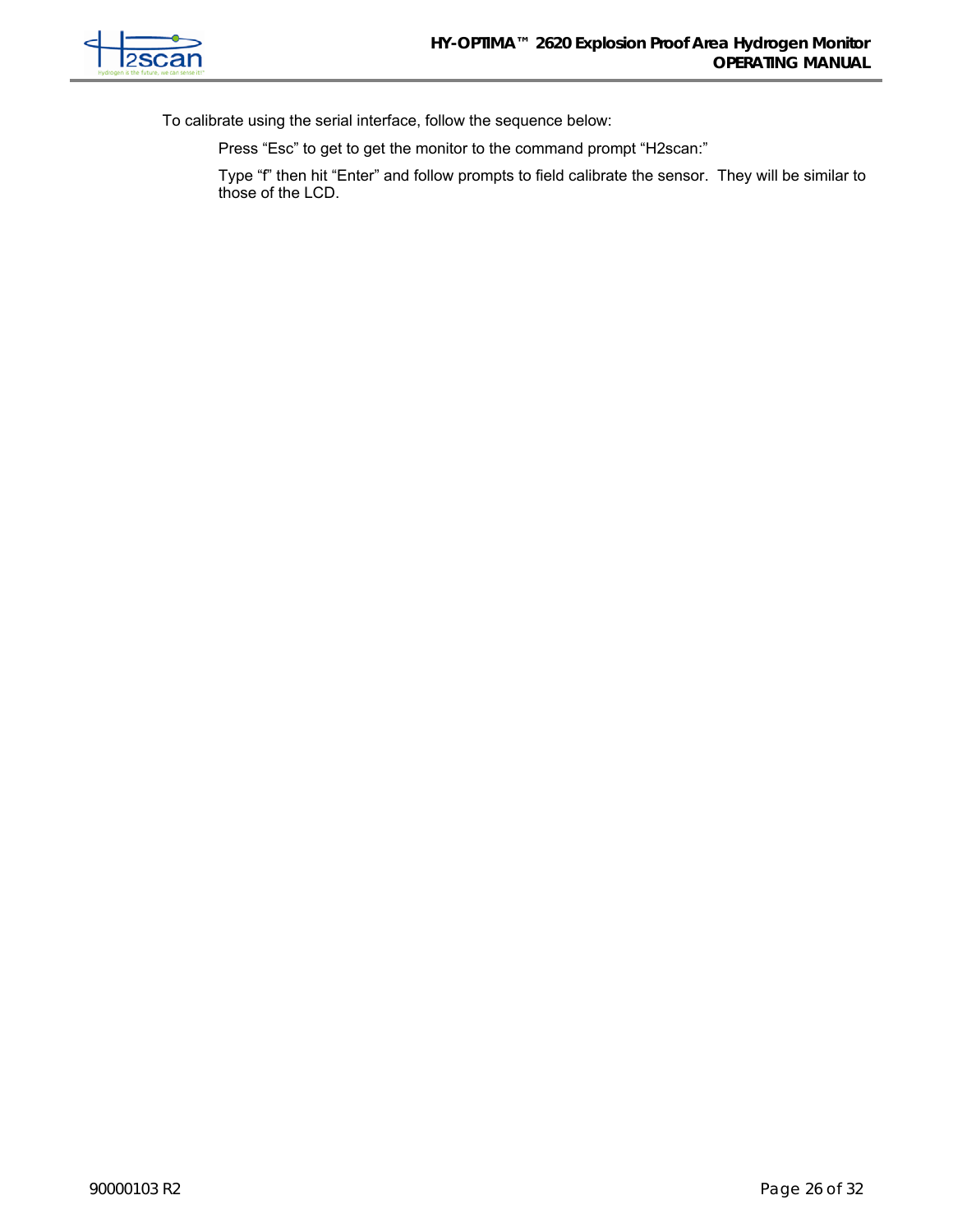

# **20 APPENDIX 1 - SERIAL COMMUNICATION TROUBLESHOOTING**

This trouble shooting guide assumes the ICP DAS model 7561 USB adapter and FoxTerm terminal emulation program are used. More information can be found on-line at www.icpdas.com. It is important that the RxD, TxD, and Gnd connections for RS-232 communication are made correctly. Gnd must be connected to J3 Pin 5. Avoid using a USB-Serial adaptor that has a long cable between the two ends as it can easily pick up electrical noise that will interfere with communications.

**FoxTerm Error 015**: The port 'COMx' does not exist: Determine which COM port is available for use.

**Garbage Characters:** If strange characters are seen in the FoxTerm window, either on their own or in response to pressing Enter then ESC, verify the serial connections and FoxTerm Settings.

**No H2scan: Prompt:** If pressing Enter then ESC does not show the H2scan: prompt, and FoxTerm is connected to the correct COM port, refer to the Sensor Command Line section for further instructions.

**No Response to Pressing Enter:** If the H2scan: prompt is present and command characters are echoed but pressing Enter has no affect then confirm the Newline Behavior setting for FoxTerm is "CRLF".

**USB Adapter not recognized:** If a USB adapter is used, Administrator Rights may be required for the computer to install and use it. Contact your network administrator to resolve this issue.

#### **20.1 CONNECTIONS**

Review the wiring connections between the sensor, power supply, and USB Adapter as indicated in the operation manual. Then confirm that the power supply is on and within specifications with a voltmeter, and the LED is on. An amber LED immediately after turning on power is normal. The LED may change to green or red after the warm up period depending on hydrogen concentration.

#### **20.2 COM PORT NUMBER**

Administrator rights for the computer are required to examine or setup a COM port connection with the sensor. Open Device Manager by right clicking on My Computer icon, selecting Manage and then choosing the Device Manager option in the left pane. In the right pane select Ports (COM & LPT) and determine which COM port is connected to the sensor (e.g. COM6). The COM port should be labeled as I-756x (COM ). Make note of the COM port number shown in parenthesis for use in setting up FoxTerm. Note that the COM port number may be different when your computer is reconnected to the sensor. For best results always use the same USB adapter and plug-in location on your computer.

To confirm that a particular COM port is actually connected to the sensor: Open Device Manager; disconnect the USB connector from your computer and verify that the COM port disappears; then reconnect the USB connector and verify that the COM port re-appears. If the COM port is not displayed in Device Manager, unplug the USB cable and look for changes in Device Manager. Plug in the USB cable and see if a new COM port is added to the Ports (COM & LPT) section. If so, this is the COM port to use with FoxTerm.

#### **20.3 USB ADAPTOR DEVICE DRIVER:**

If the COM port is not correctly displayed in the Device Manager then look for yellow warning symbols that indicate a device is not working correctly under the Universal Serial Bus (USB) controllers section. If this warning symbol goes away and returns as the USB cable is disconnected and reconnected then the device driver for the USB adapter is not installed correctly. To re-install the device driver double click on the Warning line to bring up the properties window for the device; select the Driver tab and click on the Uninstall button. After the Uninstall is complete unplug the USB cable and reboot your computer. Re-install the driver from the CD (or internet) then plug in the USB cable and confirm that a new device is found and the driver is loaded without error. Go to the beginning of this section and determine which COM port has been assigned for the sensor.

#### **20.4 REBOOTING:**

Sometimes when the connection between the Computer and the COM port cannot be established even after following the above procedures, the problem may be that the Computer has not released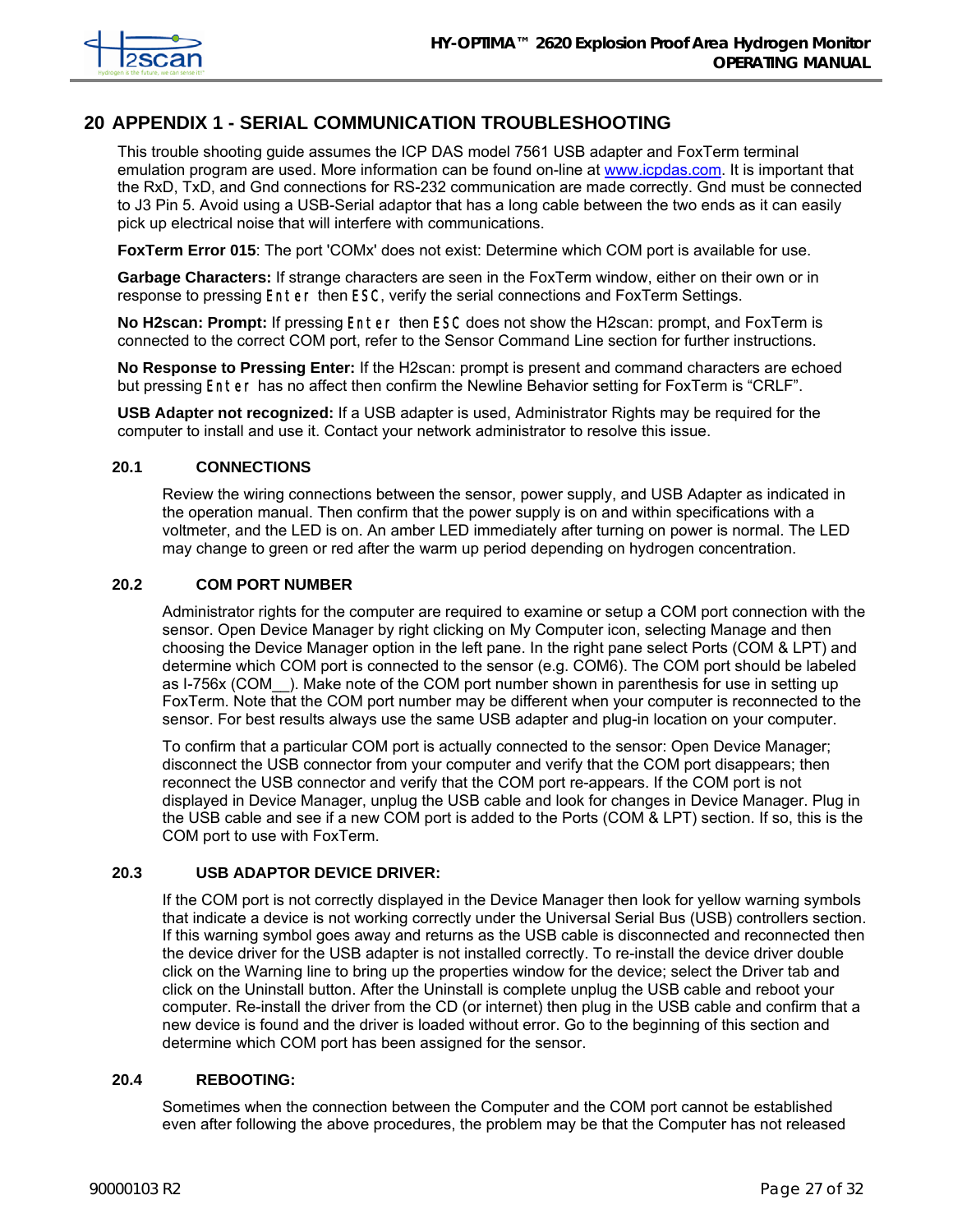



the COM port from a previous use. Reboot your computer and then use the above procedure in identifying the correct COM port number. In such cases it is best to avoid disconnecting and reconnecting the USB adaptor until the entire data download activity is complete.

#### **20.5 TERMINAL PROGRAM**

Problems with FoxTerm are best resolved by opening FoxTerm then issue a (File|Close Session) command from the menu bar. This closes all open terminal windows and prepares FoxTerm to setup a new COM port connection. If prompted to Save the session select No. The next step is to issue the (File|New COM Port Connection…) command from the menu bar. Now fill out the New Connection dialog box with the correct COM port and settings. Click the OK button to open the terminal window. The title bar for the window shows the COM port and indicates whether it is Connected or Not Connected. If Not Connected there is something wrong with the COM port connection on the computer, or another program is using the COM port. Confirm the correct COM port is being used. Reboot the computer if the Not Connected message does not disappear. If the terminal window is connected continue to the next section to get an H2scan prompt.

#### **20.6 SENSOR COMMAND LINE**

The sensor is sending data to the serial port as measurements are made which is typically every second.

Pressing the Enter then ESC keys should show the H2scan prompt. Sometimes the ESC key needs to be pressed twice to get the prompt.

If the sensor does not respond turn off power for 10 seconds before turning it back on. A Power-on-Reset message should be displayed in the terminal window when power is applied.

User commands like "**D0**" are issued from the H2scan prompt. These commands are followed by the Enter key to initiate the operation.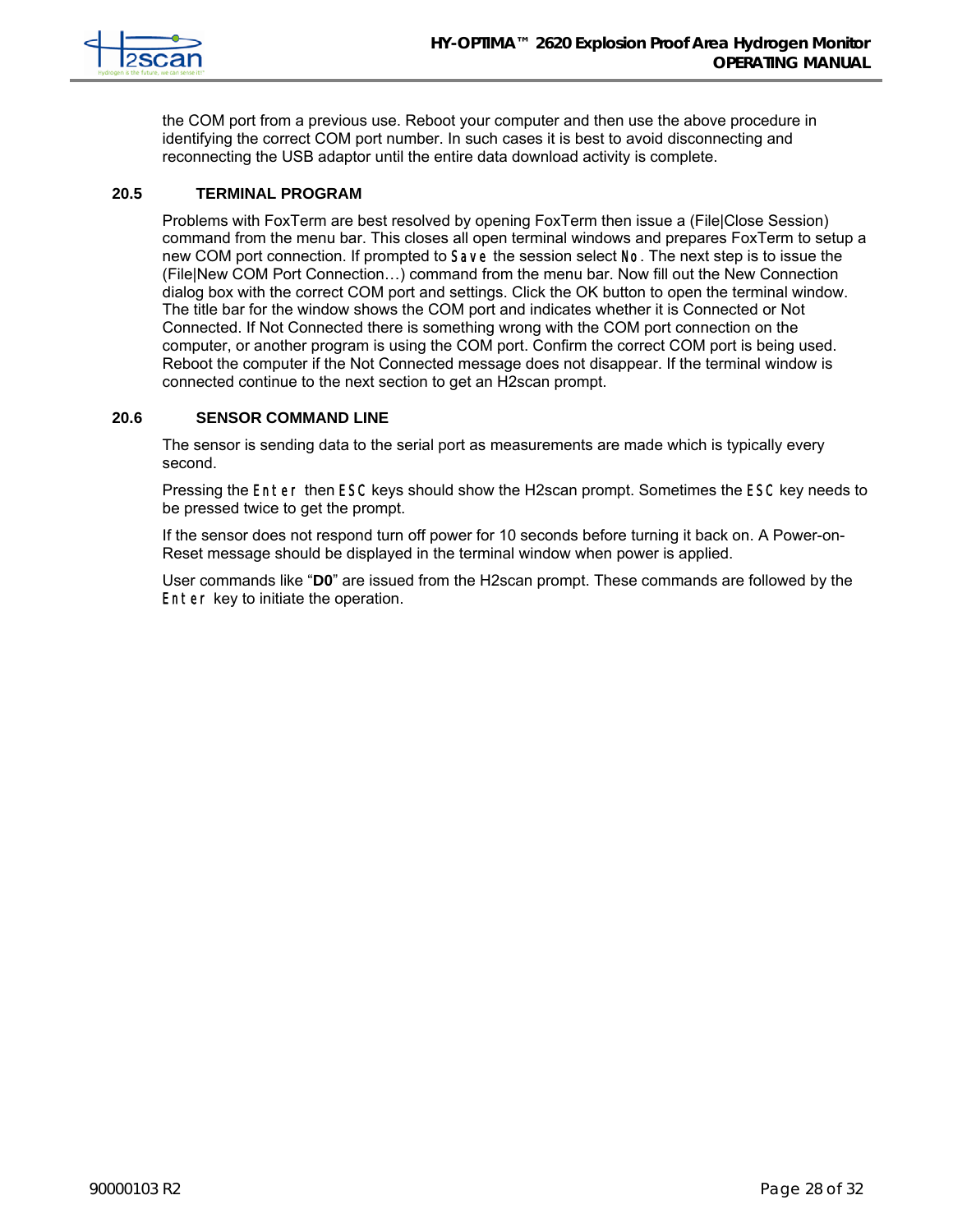

# **21 APPENDIX 2 - ANAOG OUTPUT TROUBLESHOOTING**

Sometimes the analog output shows unexpected values, such as negative hydrogen. Negative hydrogen values are never reported.

#### **21.1 VERIFY THE HYDROGEN VALUES**

Check the %H2 column of the serial port output to read the actual hydrogen measurement. The analog output is derived from this hydrogen value. If the actual hydrogen measurement is OK, but the analog output analog output does not agree with the %H2 column check the following items.

#### **21.2 VERIFY THE H2 RANGE**

If the H2 range is set much wider than the operating range used, errors and noise can be exaggerated. Check the range with the D1 command.

User configuration is:

 Hydrogen reporting range 0.0000-5.0000 %H2 Isolated Output is enabled: 4.000 to 20.000 mAmps Error output is 3.000 mAmps Not-Ready output is 2.000 mAmps

In this example 4mA = 0ppm and 20mA=5%. This is an appropriate range if the hydrogen values of concern are between 0 and 5%. This would not be an appropriate range if the hydrogen values range from 1.5 to 3%.

If the range needs adjustment, use the "H" command, section 14.8 or 16 and follow the prompts as shown below.

Hydrogen reporting range 0-0.2000 %H2 Enter new H2 low range: 1.5 Enter new H2 high range: 3 New Hydrogen reporting range 1.5000-3.000 %H2 Save these values (Y/N)? Y

In this example the range was changed so 4mA=1.5% and 20mA=3%.

#### **21.3 VERIFY THE ANALOG OUTPUT**

Disconnect the analog wires from the SCADA system. Using a calibrated meter, verify the current is correct. The equation is:

 $I = \frac{(H2read - H2low)}{(H2high - H2low)} * AoutHigh + AoutLow$ 

where H2high is the H2 value at 20mA, H2low is the H2 value at 4mA, AoutLow is the lowest measurement analog output, AoutHigh is the highest measurement analog output, and H2read is the hydrogen measurement.

For example, for H2high=2%, H2low=0%, and H2read=1%, the current should be 12mA +/- 0.01mA.

#### **21.4 VERIFY THE SCADA ANALOG INPUT**

If the current from the sensor is correct, perhaps the analog input channel is measuring it incorrectly.

Inject a current from a calibrated source and verify the SCADA analog channel measures it correctly.

If it does not measure the current correctly, see the SCADA manual for information regarding calibration and adjustment.

#### **21.5 CALIBRATE THE ANALOG OUTPUT**

If the range is correct and the analog output is inaccurate, it may require calibration. Use the "ci" command. See section 14.5.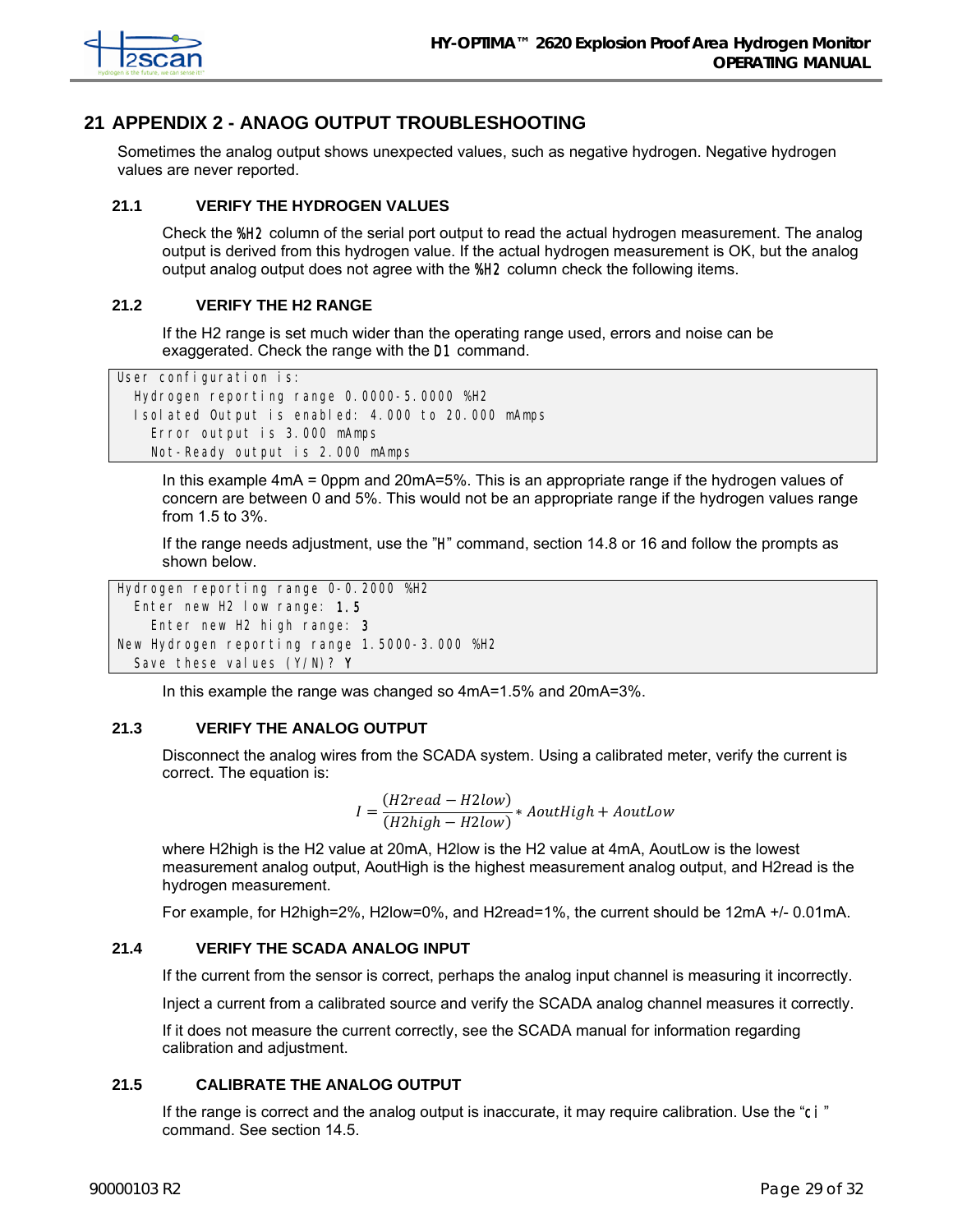

# **22 APPENDIX 3 - SPARE PARTS**

| <b>PART NUMBER</b> | <b>DESCRIPTION</b>                                       |
|--------------------|----------------------------------------------------------|
| 52000137           | Retainer, Cover                                          |
| 61000306           | Masking tape - adhesive on both sides, 1/4" wide         |
| 52000128           | Standoff, 1.50" x ø.25", female-female, aluminum         |
| 61000209-10        | Spacer, .14" id x ø.25", .625" long, unthreaded aluminum |
| 61000443           | Stud, 6-32 x 21/2", fully threaded, stainless steel      |
| 61000209-2         | Spacer, .14" id x ø.25", .125 long, unthreaded aluminum  |
| 61000297           | Union tee, $\frac{3}{4}$ " ø tube                        |
| 25000327           | Flat ribbon cable assy, 10 pos. double row, female IDC   |
| 51000076           | Connector terminal block 2 pos., plug, 5.08mm, 180°      |
| 51000075           | Connector terminal block 4 pos., plug, 5.08mm, 180°      |
| 51000074           | Connector terminal block 5 pos., plug, 5.08mm, 180°      |
| 51000073           | Connector terminal block 12 pos., plug, 5.08mm, 180°     |
| 50000046           | Remote control                                           |
| 61000462           | 3/4" to 1/2" Tube Reducing Port Connector                |
| 61000463           | 1/2" to 1/4" Reducing Tube Fitting                       |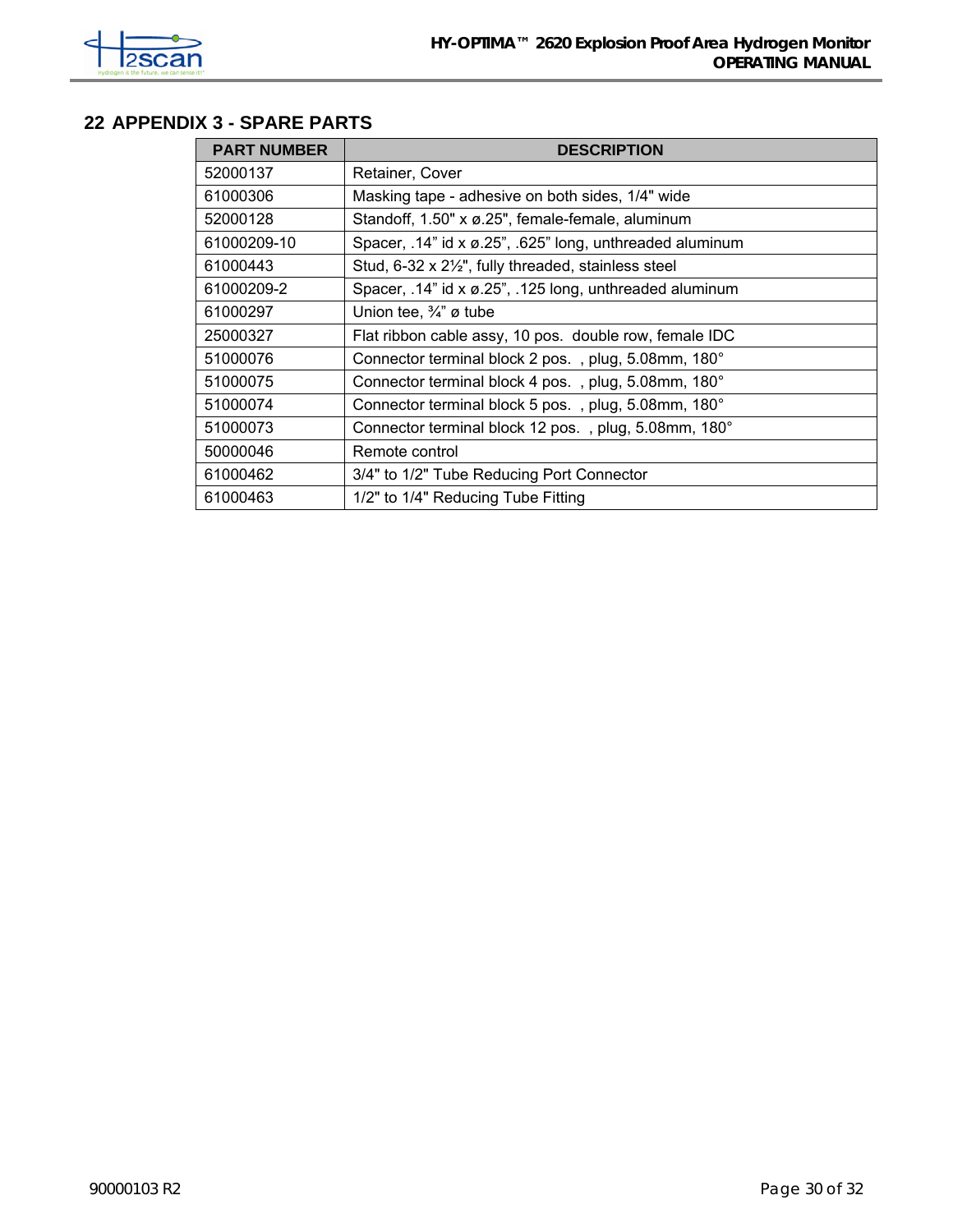

### **23 APPENDIX 4 - FOXTERM SETUP**

#### **23.1 FOXTERM INSTALLATION**

These instructions refer to FoxTerm, but the concepts are the same in all terminal emulators.

Download FoxTerm from www.foxterm.net.

Create a folder in "My Documents" called "H2scan".

Unzip the FoxTerm files into the H2scan folder.

#### **23.2 FOXTERM SETUP**

Start FoxTerm

Close the default session window (if needed).

Open a new session window.

Select the correct port as determined above (COM3 in this example).

Setup the session as shown below

Select a log file name and location. The file name should start with the current date (YYYMMDD) followed by any particular information required. This way, the files will be easy to sort. For example "20110920Yukon6.log" would be the file name for the "Yukon6" sensor that had logging started September 20th, 2011. The ".log" extension is the default, but any extension could be used.

Newline Behavior must be set to "CRLF".

Click OK.

Save the session as "H2scan.xml" in the FoxTerm program location.

The setup should look similar to that shown.

| New Connection                | $\overline{\mathbf{z}}$ |
|-------------------------------|-------------------------|
| <b>COM Port Configuration</b> |                         |
| Port:                         | COM3                    |
| Baud:                         | 19200                   |
| Data Bits:                    | 8                       |
| Parity:                       | none                    |
| Stop Bits:                    | 1                       |
| Handshake:                    | none                    |
| <b>Additional Features</b>    |                         |
| Alias:                        | COM3                    |
| Log File:                     | cuments\20110920Yukc    |
| Startup Macro:                |                         |
| Timestamp Format:             | [M/d HH:mm:ss.f]        |
| Log at Startup:               | true                    |
| Newline Behavior:             | <b>CRLF</b>             |
| Echo Characters:              | false                   |
| Line Wrap:                    | false                   |
|                               | <b>OK</b><br>Cancel     |